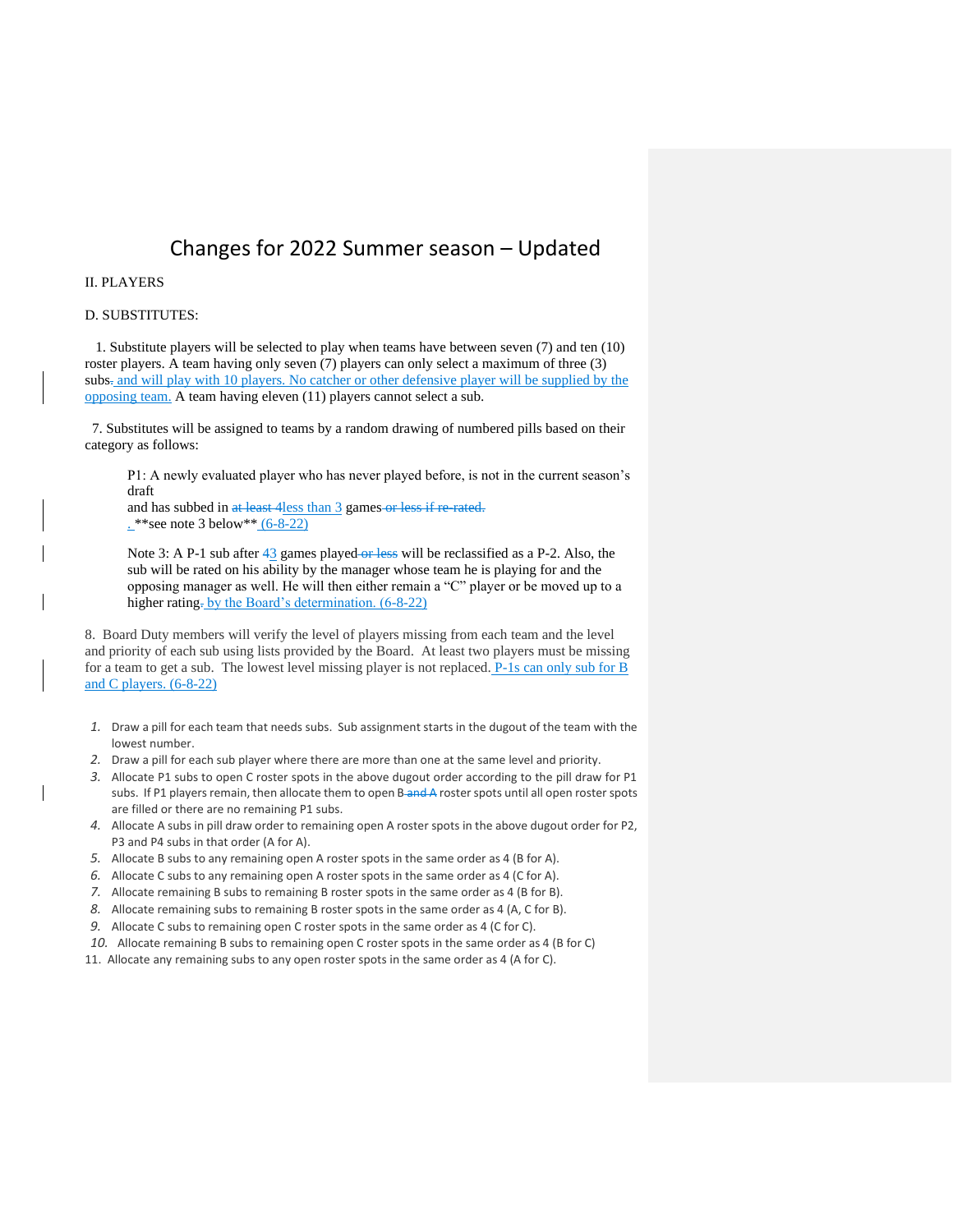11. If a player becomes ill or injured, is ejected, or must leave due to an emergency, a substitute will be chosen from the injury substitute list. Once the manager of the team needing the substitute notifies the Home Plate Umpire that a substitute is needed, it becomes official and the next player from the injury substitute list is in the lineup. If this injury substitute is picked to play the following game, he will do so under the guidelines listed below (see paragraph 15). If no one on the substitute list is available, a substitute will be chosen from players available. The substitute If a P-1 sub is injured, ill or ejected or must leave due to an emergency, he will be replaced by a player inherits with the courtesy running stats from the replaced same rating as the player<del>. If the replaced</del> he was subbing for. Example: P-1 sub in for a B player required a courtesy runner, this will have no effect on the substitute player as the substitute player can be utilized as a courtesy runner.has to leave the game, a B injury sub will replace him. The substitution will be made by the on-duty Board member. (6-8-22)

## Changes for 2022 Summer season – Updated

#### III GAME RULES

#### 11. Runner Rule:

Players (including subs) will no longer have to declare that they need a runner before the gm starts.

Any player can get a runner at any time and at any base with that runner having the right to refuse

a runner when his manager wants to send in a courtesy runner.

A player can be a courtesy runner twice a game and once an inning.

If a courtesy runner is on base when it is his turn to bat, he will be called out on that base and if it is not

the last out, he will then have his turn at bat. If it is the last out, he will be the leadoff batter the next inning.

If all players have been used as a courtesy runner, then no courtesy runner will be allowed and all players will have to run for themselves.

Pitchers who wear protective equipment ( more than a mask)will be required to get a courtesy runner when on base with 2 outs. This will be a "no charge" runner. The pitcher must go directly to his dugout and start putting his equipment on.

When in extra innings and the international runner rule is in effect, the batter who made the last out in the previous inning must start at  $2<sup>nd</sup>$  base and advance one base before a courtesy runner can be put in for that player.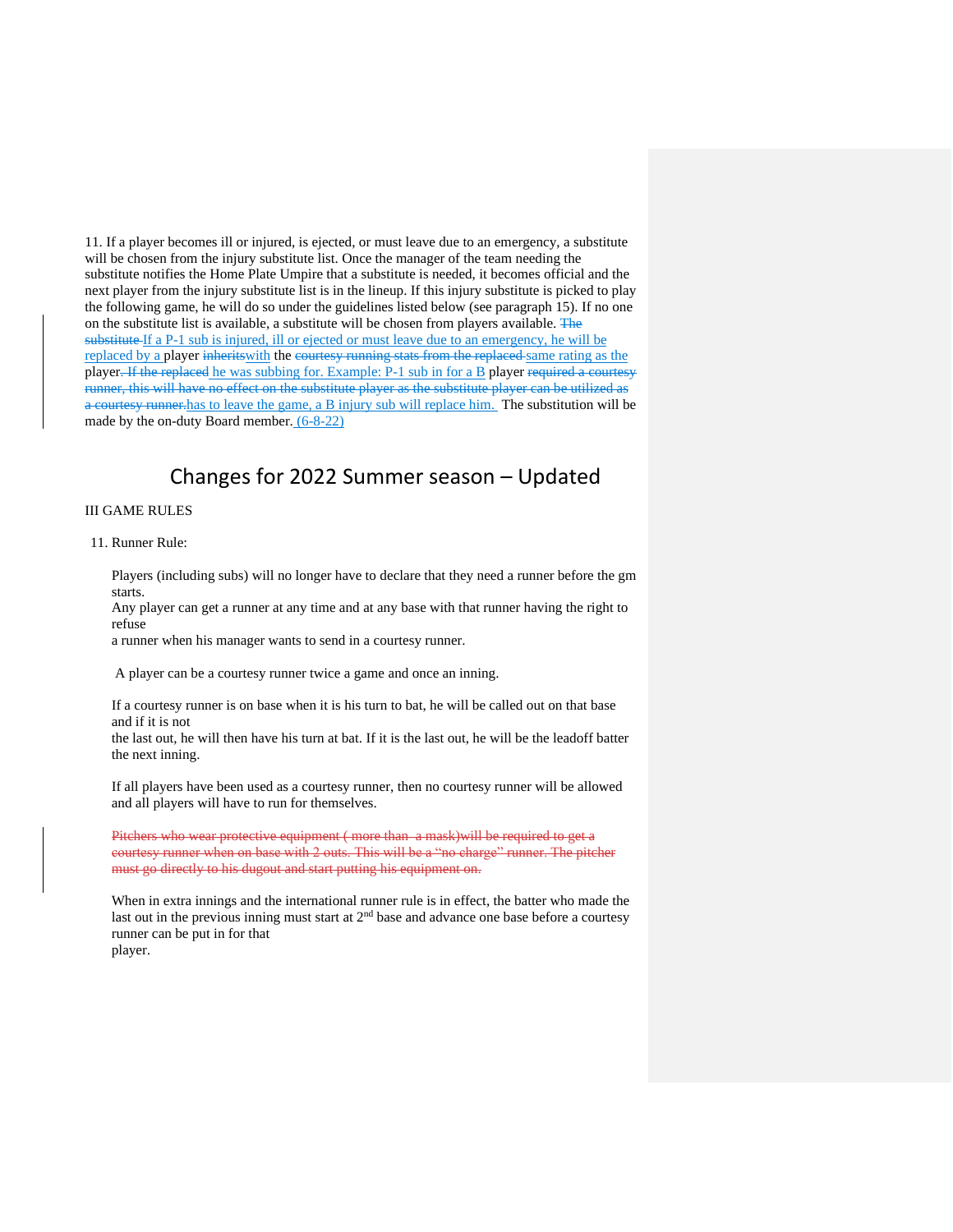#### IV. DEFINITIONS:

#### 14. BATTING POSITION

A. The batter must have at least some portion of both feet on or inside of the batter's box at the start of the pitch. A batter who steps out of the batter's box or steps on the strike mat at any time during the pitch and then hits the ball, fair or foul, shall be called out. Steps out means touching the ground completely outside of the batter's box. The batter's box is the entire platform for the enforcement of this rule. Off the platform is "out of the box". The batter's box will use the inner lines. If you step completely over them and hit the ball, you are out.

# Changes for 2022 Summer season

#### D. SUBSTITUTES:

9. A player may only substitute once a day unless there are not enough substitutes to fill needs. A player who requires a courtesy runner is not eligible to be a substitute. Substitutes must bat after roster members of the team, in the order picked (Exception: A substitute Pitcher will bat before any other substitute players on that team). Players that have previously taken a runner but do not take a runner in their game are allowed to sub in a later game but cannot take a runner in that game.

15. During the division tournament, substitutions will be on a skill level basis. Players chosen first as substitutes will be roster players during the current season. If enough roster players are not available, sub-only and players evaluated during the current season by the Board based on their play during the season will be eligible to be subs for tournament play. Substitutes will be at the same player ranking as the replaced player.

Note\* A sub or player that has already subbed or will be playing in the second game will only be allowed to play in one game, unless there aren't enough subs of the same ranking on the list. They may still sign up for the game but will only play if there is a lack of subs of their ranking.

Rankings to be used are from the beginning of the current season (unless P-1 'C' players have been reevaluated) for roster players and the replacement list. Players ranked as 'A players' will only be substituted for 'A players'. When both teams playing need more than one player at the same evaluated level, the placement of players will be on an alternating basis beginning with the Visiting team. P1s will be C sub only players.

During the tournament, if a manager has only seven (7) players, he may only obtain a maximum of 3 subs equal rank of any three of his missing roster players (He MUST play with ten (10) total players). If a manager has 8 players he may only obtain the max 3 sub players to bring his team to 11 total.

III GAME RULES

**Formatted:** Normal, Indent: Left: 0.5"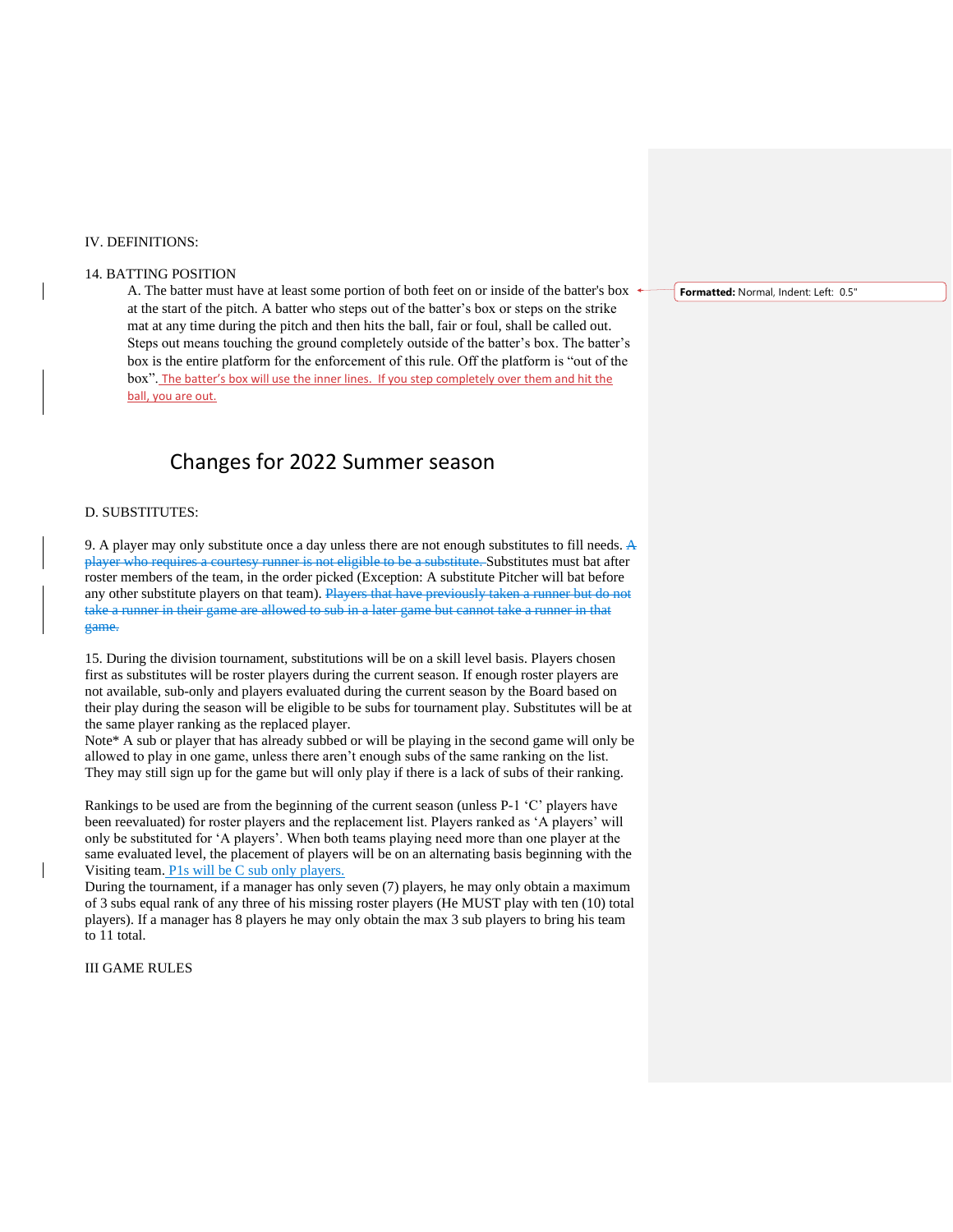11. Courtesy Runner Rule: Only players (not managers) can declare that they require a courtesy runner and they must do so prior to the start of the game. A player, designated as requiring a courtesy runner, has the following options EACH time at bat:

a) A player may stop at first, and after the umpire declares the play dead, the player MUST get a runner before the first pitch is thrown to the next batter. If a player does not get a runner before the following batter completes his turn at bat and the opposing team manager alerts the umpires of this infraction, the runner is to be declared out and all runners and batters are to be returned to their status before the infraction was discovered. Completing a turn at bat is to be interpreted as before the 2nd batter following the player who needs a runner receives the first pitch.

Example: A player needing a runner gets a hit with a player already on first base creating a first and third situation. The player fails to get a runner. The following batter hits a triple, two runs score. Before the next batter receives the first pitch the opposing manager alerts the umpires of the infraction. The player who failed to get a runner is declared out, all runners are returned to the bases they occupied and the hitter who followed the player needing a runner must bat again with the same ball/strike count prior to getting the hit. If the player who needed a runner is the third out the inning ends and the following batter is first up in the next inning with a 0-0 count.

b) A player may advance to any base beyond first base, however once the play has been ruled dead, the player MUST remain on the base he has occupied and may NOT get a runner.

c) If a player reaches a base beyond first and then feels he cannot continue, he will be allowed to get a runner with the following conditions:

(d) The newly injured player MUST leave the game at that point and if his team then has less than 11 players the team will get an injury sub who would then be the runner.

(d) If the team has 12 players, the newly injured player MUST leave the game and gets a runner from the team roster in accordance with our current rules.

(e) A player who declares he needs a runner before the game is now governed by all the same rules as a player who does not require a runner. Example: the player will NOT be declared automatically out by making a turn toward second base. He is treated as a regular runner and if he makes a turn, he is in jeopardy of being thrown out as is the case with every runner. He cannot declare he will take a runner until the umpire rules the play dead. While the ball is live, he may choose to advance at his own risk as any other runner would.

(f) Division 3 players who need a courtesy runner must be designated when the line-up is submitted. This is the manager's responsibility. If the manager has not designated the player as needing a runner, then the player may not receive a runner. The player is requested to notify the umpire upon approaching the batter's box that he requires a runner. However, there will be NO penalty for this failure to do so. No other courtesy runners will be allowed except in cases of injury. A player so injured as to need a runner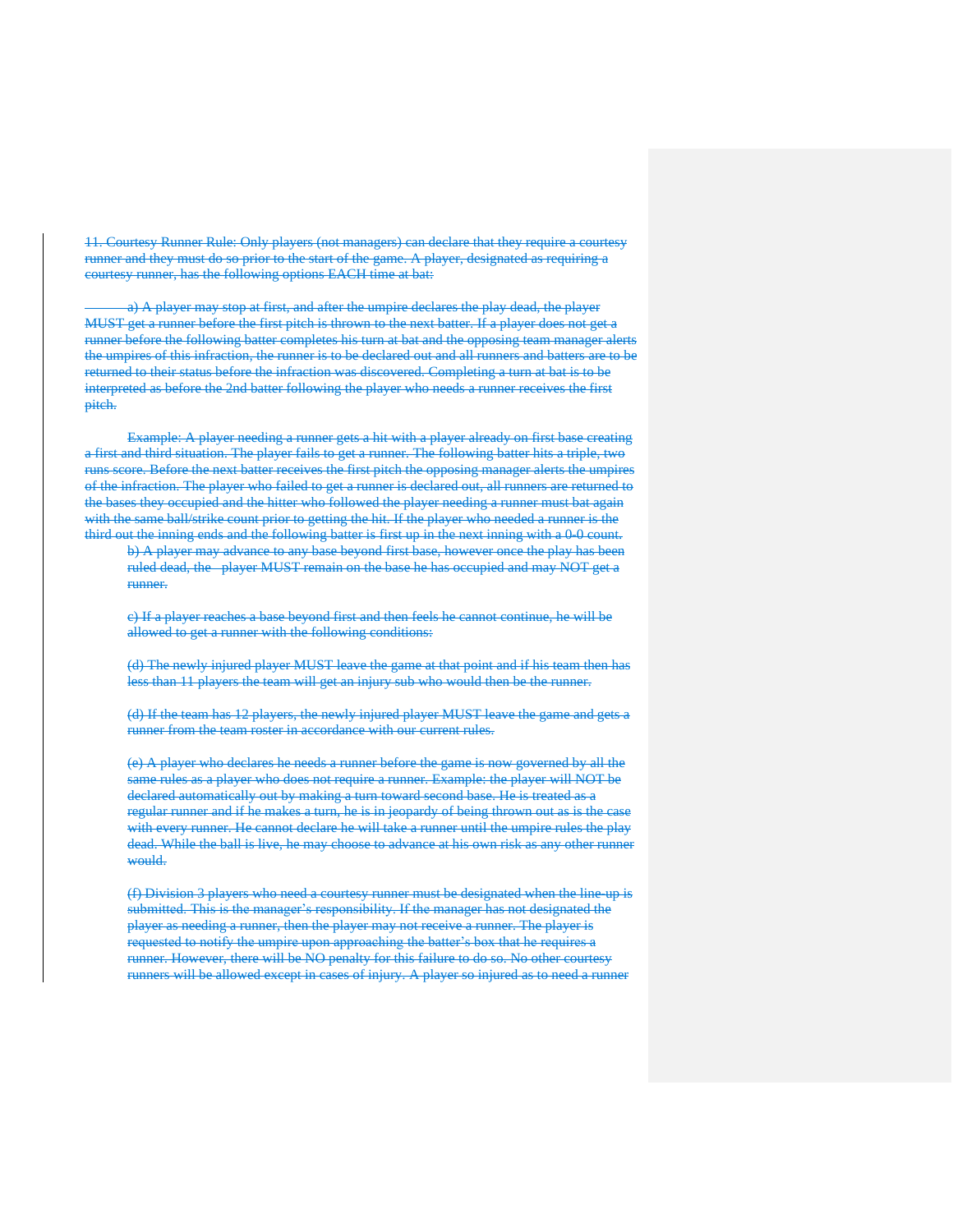may be allowed to have a courtesy runner when agreed to by both managers. If this occurs in the 6th or subsequent innings, the newly injured player MUST receive a courtesy runner for the next entire game he plays in. The umpire will notify the board member on duty that a runner was taken in or after the  $6<sup>th</sup>$  inning and that board member will document on the next week's game sheet that the player gets a runner. Any manager who fails to get a courtesy runner for that newly injured player in the next game will be suspended (cannot play nor manage) in the next scheduled game that he would normally be expected to attend. Because this managerial suspension was not for disciplinary reasons, this will not carry over to the following season.

If the managers do not agree to allow a courtesy runner, the injured player will be immediately replaced by the next available substitute on the sub list. All players are required to run to first base, including batters that are walked and batters who need a courtesy runner.

(g) All players who do not require a courtesy runner MUST be designated as a courtesy runner by their team manager. Once a player has been used as a courtesy runner twice, they cannot be used again until all players, not requiring courtesy runners, have also run twice. A courtesy runner may only run once per inning. This is whether the courtesy runner is running for a player that requires a runner or if it is for a pitcher that wears equipment, more than a face mask, and there are two outs. ONCE and ONLY ONCE PER INNING.

If during the game a player decides he cannot be a courtesy runner he will be designated as requiring a runner for the remainder of that game. If this occurs in the 6th or subsequent innings, he MUST also receive a courtesy runner for the next entire game he plays in. After consulting with the scorekeepers, the player in the batting order prior to the runner getting a sub, not on base, will be the designated runner. If that runner needed a runner you would go to the next courtesy runner in front of him. This will not be a "Charged Time" to the courtesy runner but the courtesy runner cannot run more than once per inning. The wrong runner stepping on the base does not constitute an OUT. The inning in which the player that requires a runner comes to bat, dictates whether it was the 6th or later inning.

If a courtesy runner is on base when it is his turn at bat, he will be out on the base and bat in his normal place if he is not the third out. If he is the third out, he will bat in the lead-off position the following inning. An exception to this rule is that if the courtesy runner is the "last available" runner on the roster, and he is on base, and it is his turn to bat, he is NOT out. The manager may replace him with a legal substitute and he may bat. Managers may be required to produce their line-up cards showing that their substitute runners were utilized correctly. Announcers will mark the appropriate box on the score sheet (next to a player's name) when a player is used as a courtesy runner.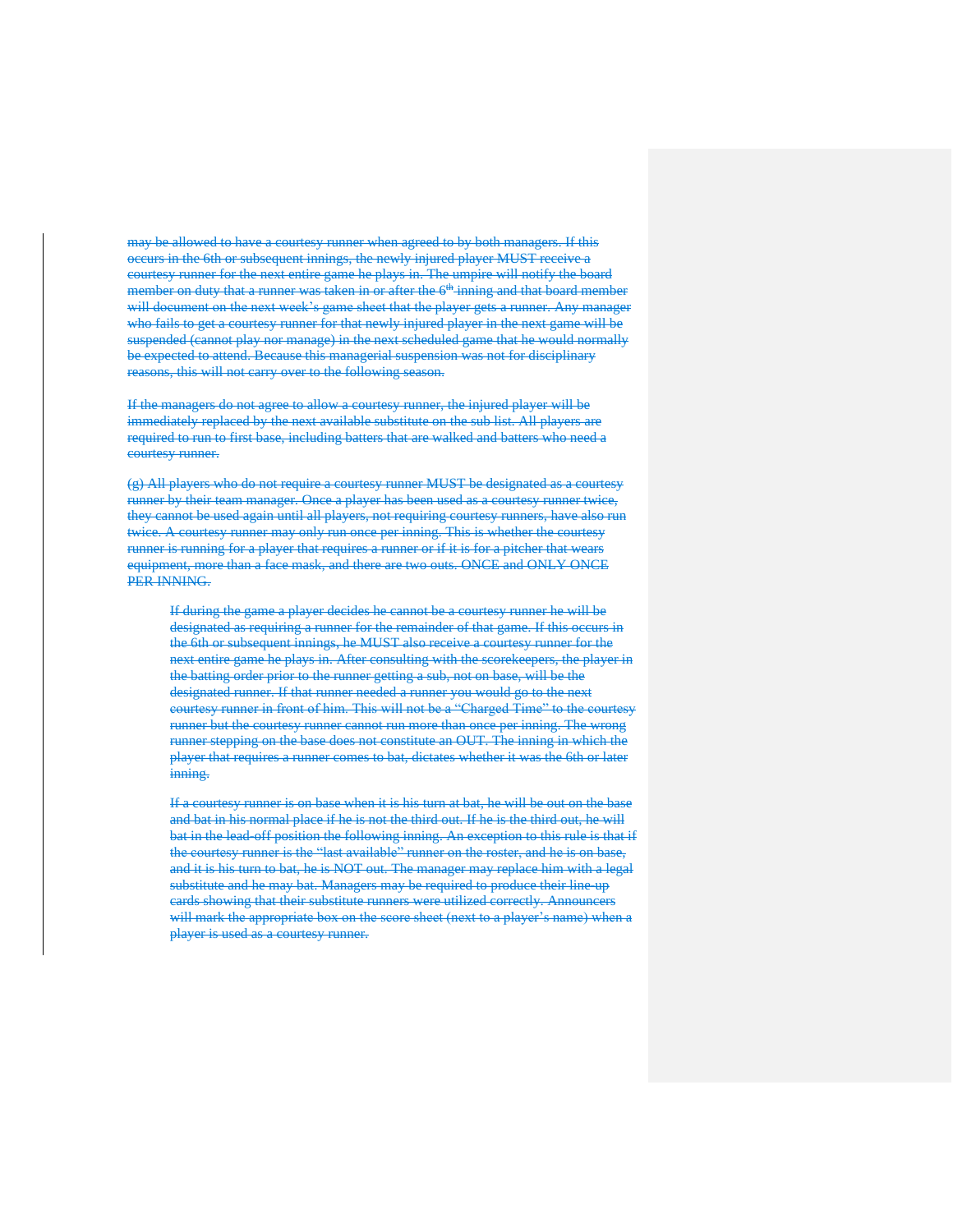(h) A courtesy runner is in the game when he touches the base. If the wrong courtesy runner touches the base and the opposing manager appeals to the umpire prior to the next legal pitch the runner is out.

(i) A courtesy runner may not receive a courtesy runner, except for injury. That injured courtesy runner may remain in the game and must take a courtesy runner for the remainder of the game. If this occurs in the 6th or subsequent innings, he must also receive a courtesy runner for the next entire game he plays in. If the injured courtesy runner is a sub, he must come out of the game immediately. The injured sub would then be replaced by the next player on the injured sub list.

(j) All pitchers utilizing protective equipment that is removed before batting and/or base running other than a mask will be required to take a mandatory "courtesy runner" while on base with two (2) outs. Since this will NOT count as a "Runner Time" against the player, a touch of the bag by an incorrect runner will NOT result in an "OUT". If a courtesy runner has already run that inning he may not run for a pitcher after two outs and utilizing protective equipment. If however, the Pitcher was designated to need a courtesy runner at the beginning of the game, that "courtesy runner" would count as a "Runner Time" if he replaced the Pitcher at 1<sup>st</sup> Base with two (2) outs. If the Pitcher was on any base other than  $1<sup>st</sup>$  Base and there were or came to be two (2) outs, that Pitcher would receive a mandatory "courtesy runner" which would not count as a "Runner Time" against the player. Pitchers who don't take a courtesy runner but wear more than a mask, may be used as a courtesy runner at any time in the game. (with less than two outs). If they are still on base when the second out of the inning is recorded they shall be replaced with any available runner and this will not count as a "Runner Time" against the new runner.

#### *A.* (12)Runner Rule:

Players (including subs) will no longer have to declare that they need a runner before the gm starts.

Any player can get a runner at any time and at any base with that runner having the right to refuse

a runner when his manager wants to send in a courtesy runner.

A player can be a courtesy runner twice a game and once an inning.

If a courtesy runner is on base when it is his turn to bat, he will be called out on that base and if it is not

the last out, he will then have his turn at bat. If it is the last out, he will be the leadoff batter the next inning.

If all players have been used as a courtesy runner, then no courtesy runner will be allowed and all players will have to run for themselves.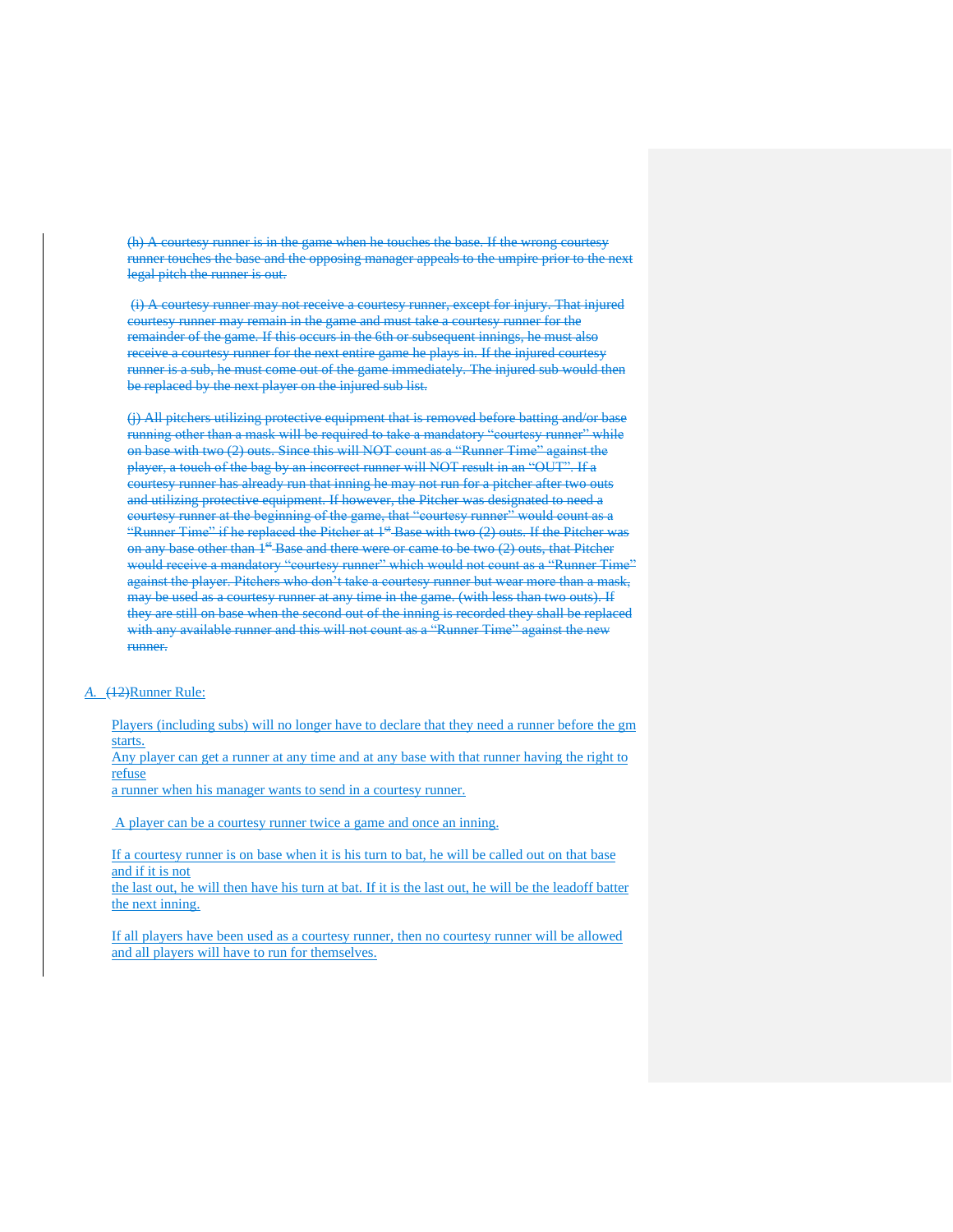Pitchers who wear protective equipment ( more than a mask)will be required to get a courtesy runner when on base with 2 outs. This will be a "no charge" runner. The pitcher must go directly to his dugout and start putting his equipment on.

When in extra innings and the international runner rule is in effect, the batter who made the last out in the previous inning must start at 2<sup>nd</sup> base and advance one base before a courtesy runner can be put in for that player.

12. Infield warm-ups are allowed while the pitcher is warming up. Once the umpire calls "ball in" all warm-ups must stop.

15. When the score is tied after seven innings, teams start each inning with a runner on second base. That base runner is the last player at bat from the previous inning, not requiring a courtesy runner.

#### IV. DEFINITIONS:

6. ILLEGALLY BATTED BALL: Conform to SSUSA rule. An illegally batted ball occurs when the batter hits the ball fair or foul and: A. The entire foot is completely outside the lines of the batter's box and on the ground. B. Any part of the foot is touching the strike zone mat. C. An illegal or altered bat is used.

11. EJECTION: The result of an incident requiring the removal of a player from the game by the  $\rightarrow$ umpire. The incident will require the player or coach to leave that field and the grounds forbleacher fence surrounding that field but the remainder of the game. Any ejected player discovered participating constitutes a forfeit. An ejection will result in the player being automatically suspended for the next game in Division 3 and will be subject to further review by the Division Board and/or the Recreation Departmentmay stay inside the complex at other fields.

Any ejected player discovered participating constitutes a forfeit and will be subject to further review by the Recreation Department.

#### 14. BATTING POSITION

A. The batter must have at least some portion of both feet on or inside of the batter's box at the start of the pitch. A batter who steps out of the batter's box or steps on the strike mat at any time during the pitch and then hits the ball, fair or foul, shall be called out. Steps out means touching the ground completely outside of the batter's box. The batter's box is the entire platform for the enforcement of this rule. Off the platform is "out of the box".

B. The batter must take his position within ten seconds after being directed by the umpire. EFFECT: The umpire will call a strike. No pitch has to be thrown and the ball is dead.

**Formatted:** Normal, Indent: Left: 0.5", Pattern: Clear (White) **Formatted:** Font color: Custom Color(RGB(34,34,34))

**Formatted:** Font color: Custom Color(RGB(34,34,34))

**Formatted:** Font color: Custom Color(RGB(34,34,34))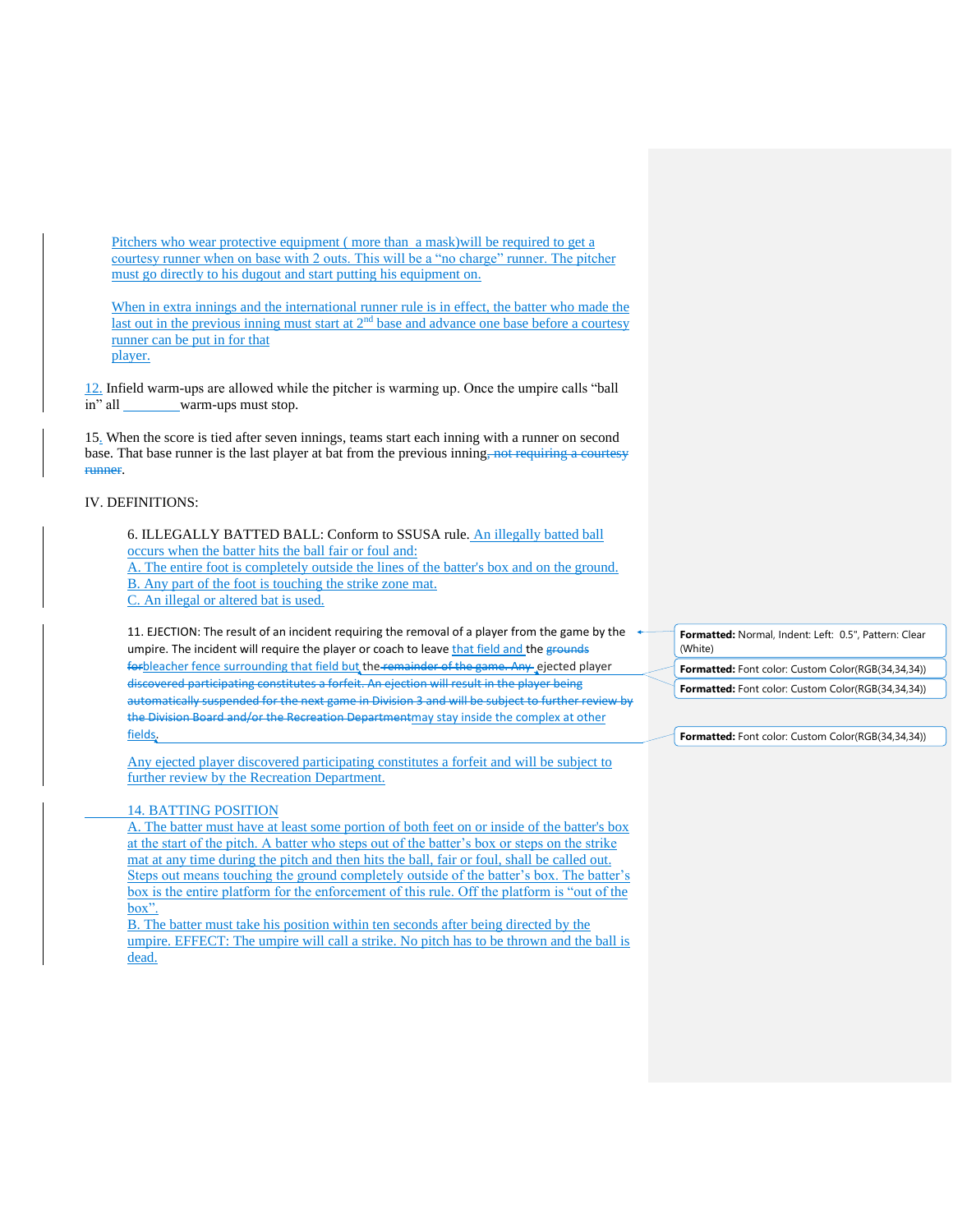C. The batter shall not step directly in front of the catcher to the other batter's box while the pitcher is in position to pitch. EFFECT: The ball is dead, the batter is out and the runners may not advance.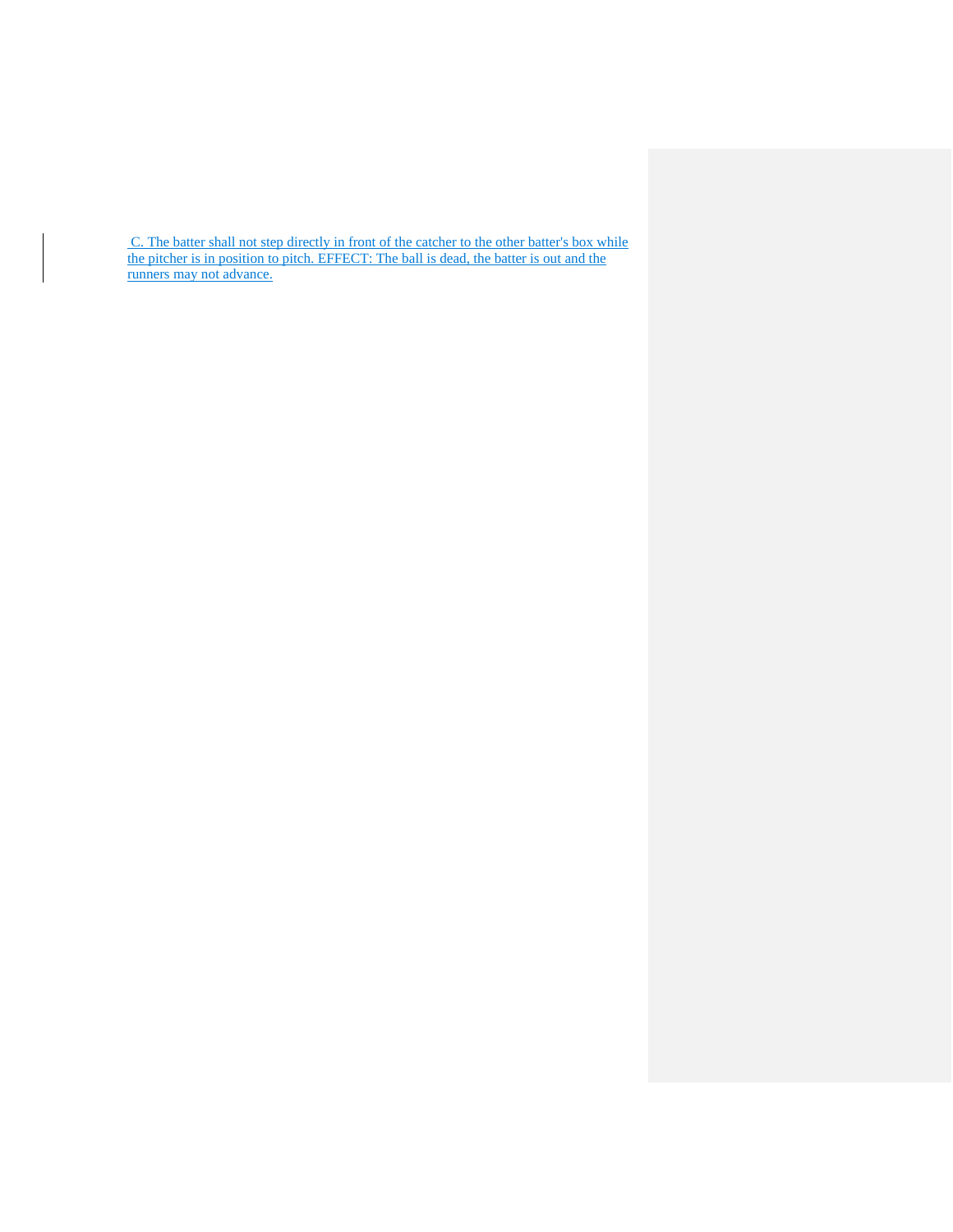## Changes for 2022 Winter season

#### I. EQUIPMENT

Only the following are allowed: rubber spikes or sneakers; regulation-sized gloves; and bats that have been approved by Senior Softball-USA and do not exceed 1.21 BPF. Team shirts and hats that build team spirit, unity, and fun are encouraged. Any player may wear gloves, but only the catcher and the first baseman may use mitts. Pitchers are not allowed to wear gloves of ANY sort on their pitching hand. Players are permitted to wear any protective equipment they feel necessary. It is mandatory that Pitchers wear a NOCSAE-approved protective face mask while pitching and to wear the mask consistent with the manufacture's intended usage of their product. Pitchers may also use pitching screens, if available. It is not mandatory that both pitchers must use a screen if only one pitcher elects to do so. (also see "IV DEFINITIONS")

#### II. PLAYERS

#### A. QUALIFICATIONS

4. New players who indicate that they are Pitchers in D-3 must be evaluated by the Board. If pitchers are

coming from a higher division or cross division that are certified in their division they will be added to the

Certification list for R3. Pitchers coming from R4 will be evaluated.

#### D. SUBSTITUTES:

 5. Players who have not subbed on any given day will have priority over those who have subbed or will play as a roster player.

 7. Substitutes will be assigned to teams by a random drawing of numbered pills based on their category as follows:

P1: A newly evaluated player who has never played before, is not in the current season's draft

and has subbed in at least 4 games or less if re-rated. \*\*see note 3 below\*\*

Note 3: A P-1 sub after 4 games played or less will be reclassified as a P-2. Also, the sub will be rated on his ability by the manager whose team he is playing for and the opposing manager as well. He will then either remain a "C" player or be moved up to a higher rating.

15. If there are not enough available substitutes (see paragraph 9. above), an announcement will be made over the PA soliciting additional substitutes to fill the same level of the injured or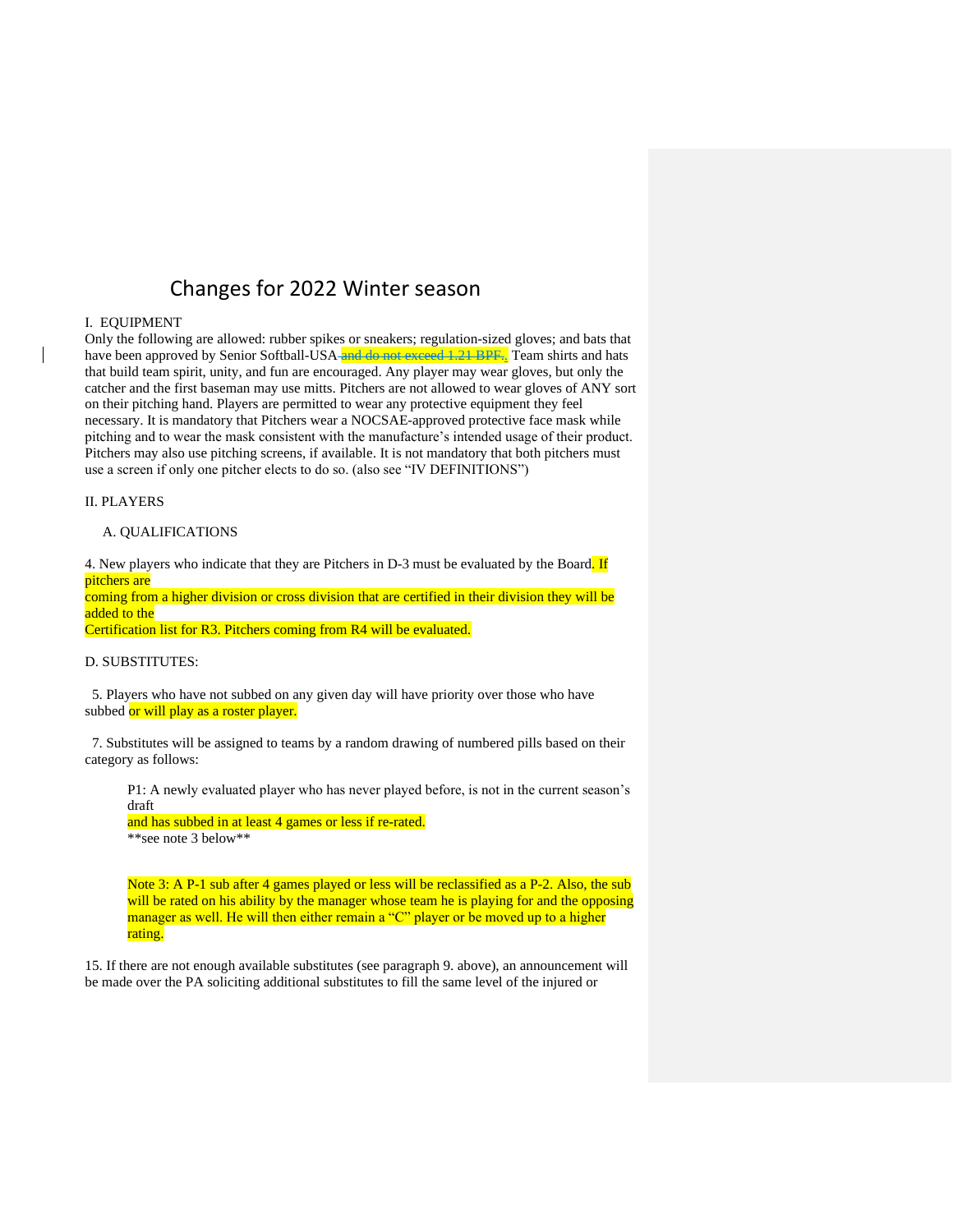missing player. If a player of the same level is not found, the Board member will go up or down one level first then another level after that until the position is filled. (Ex. If a C player is needed then the board would go C first then B then A to get a sub. If an A player was needed it would be the opposite.)

These substitutes (roster player or injury sub) may play on any field. However, they will be removed and replaced by the Board Member In-Charge (or acting Board Member) when their scheduled game is to begin. The replacement is final and will take place when the substitute player is in the dugout. Managers must be aware of this stipulation prior to the substitute player being assigned their game. Managers MUST refrain from asking players to sign up to substitute for their team. If a manager is found recruiting players, he will be warned for the 1st offense, suspended for the 2<sup>nd</sup> offense from managing the remainder of that season and all of the next season (if he is appointed manager again). And if there is a  $3<sup>rd</sup>$  offense the manager shall be removed from managing in D-3.

16. During the division tournament, substitutions will be on a skill level basis. Players chosen first as substitutes will be roster players during the current season. If enough roster players are not available, sub-only and players evaluated during the current season by the Board based on their play during the season will be eligible to be subs for tournament play. Substitutes will be at the same player ranking as the replaced player, if available. If a like ranking player is not signed up as a substitute, then the next lower ranking is to be used..

Note\* A sub or player that has already subbed or will be playing in the second game will only be allowed to play in one game, unless there aren't enough subs of the same ranking on the list. They may still sign up for the game but will only play if there is a lack of subs of their ranking.

Rankings to be used are from the beginning of the current season  $(u$  net  $P_1$  'C' players have been reevaluated) for roster players and the replacement list. If no 'C', then 'B' will be used. Players ranked as 'A players' will only be substituted for 'A players'. When both teams playing need more than one player at the same evaluated level, the placement of players will be on an alternating basis beginning with the Visiting team.

During the tournament, if a manager has only seven (7) players, he may only obtain a maximum of 3 subs equal rank of any three of his missing roster players (He MUST play with ten (10) total players). If a manager has 8 players he may only obtain the max 3 sub players to bring his team to 11 total.

If a manager has **between 9, 10, or 11 players**, he must obtain only that number of subs required to bring his team total to  $e^{\frac{1}{2}t}$  (11th  $(12)$  and the subs must be equal to (or lower than) the skill level of his missing roster players. Exception: if a manager has 10 players and one of his missing players is his designated

Pitcher, he may obtain 2 subs (one Pitcher-only sub of the same rating as his pitcher and one non-pitcher sub of the same rating). If a manager has 8 or 9 players and is missing his designated Pitcher, one of his subs can be a Pitcher-only sub.

If a manager has 11 players, he has the option of obtaining will obtain a 12th player equal to  $\left( \text{or} \right)$ lower than) the skill level as his missing roster player.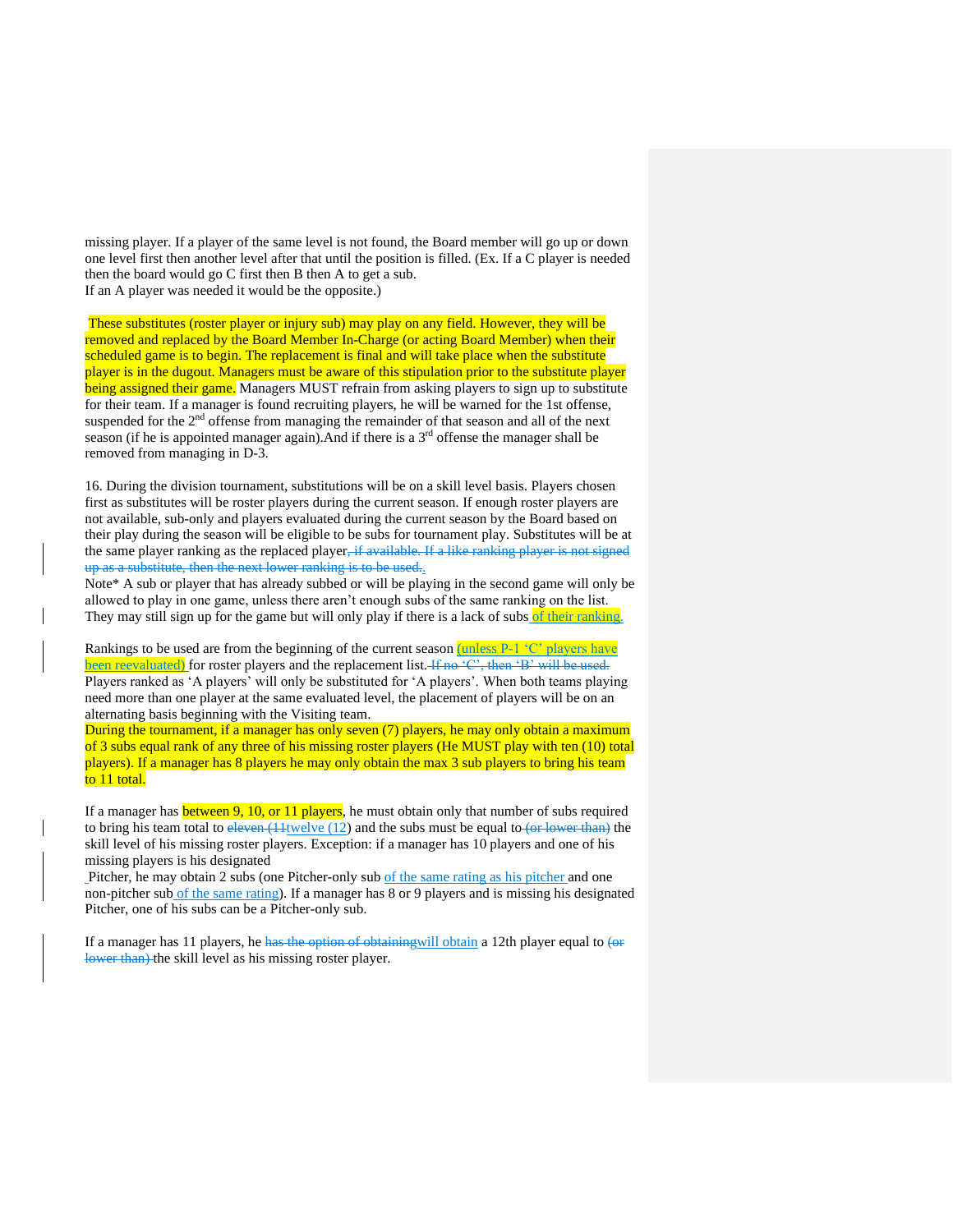If possible, all tournament teams will compete with 12 players unless circumstances say otherwise.

#### Examples:

- 1. If there are a lack of subs for each team and one team needs a "C" sub but there are none, then that team will play with only 11 players even if the opposing team has 12 players. The team with 12 players will then use a rotation.
- 2. If there are 2 teams on the same field that need a "C" sub to fill out their teams, but there is only 1 "C" sub signed up, then neither team will get a sub and the teams will play with 11 players. This would also apply if the two teams needed like ranked players. Ex. B for B, A for A.
- 3. If one team needs an A and the opposing team needs a B player and there is only a B player signed up, then the team that needed a B will get the B player. The opposing team will play with the 11 players they have not getting a player of the same ranking.

Note: Players who have not subbed on any given day will have priority over those who have subbed.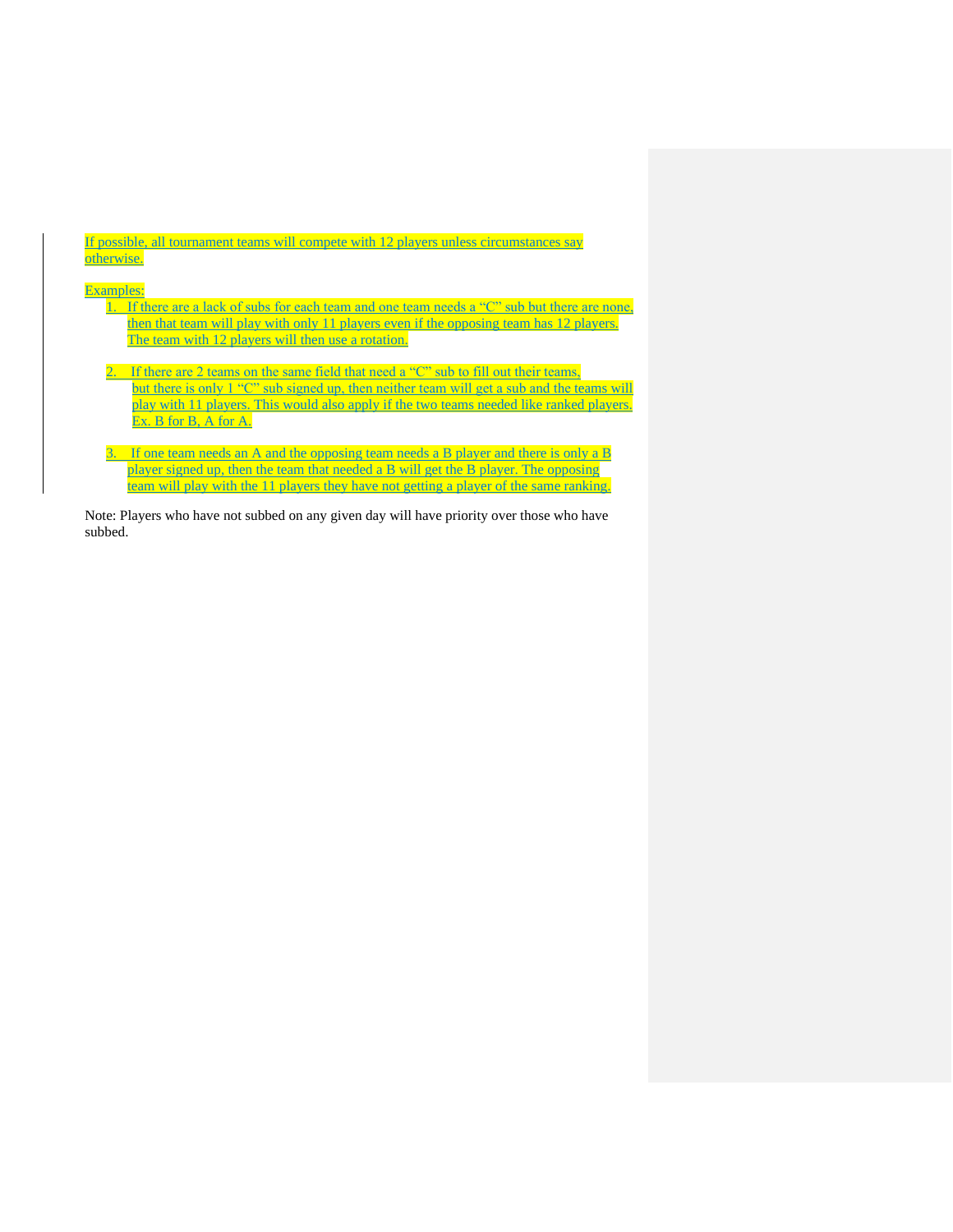## Changes for 2021 Fall season

 Participants are reminded that softball is only a game to be enjoyed. Exercise, fellowship, and friendly competition are our goals. Negative comments about fellow players, opponents or umpires are not in keeping with the spirit of the sport. Disagreements between managers and players should be expressed with respect and consideration by both parties, preferably in private. No one should be disparaged or criticized in front of teammates and/or spectators.

If the Manager deems it necessary to remove a player from the field, after warning him about his behavior ( language or actions), he shall tell the Umpire of his intentions and ask for a replacement player if the team only has 11 players to start with. If the player was at bat when this occurred the replacement player would inherit the players count at the plate. The Manager would file an incident report at the board table immediately following his game. The use of vulgar language does not require or deserve a warning. The removal of a player will follow the same rules as ejection. ( Definitions #11)

#### II. PLAYERS

B. DRAFT:

 2. Players when signing up for the draft will put down their preferred position on the draft form. They will put down what position they want to play but cannot put down "Any, IF or Rover". Players refusing to play on a team or players refusing to play where their manager assigns them, with the exception of "Pitcher", will be barred from playing or substituting for the remainder of that season. If such an event occurs after the fourteenth (14th) game of the season, they will be barred from playing or substituting for the remainder of that season plus the amount of games of the next season in which they wish to play to equal 14 games. Players returning to the league in mid season under these circumstances shall be placed at the end of the Replacement Player List.

Players signing up and NOT designating the position of "Pitcher" as one of their choices may not be named the designated pitcher. Players may also refuse to play the position of "Pitcher" for their current team manager without consequence. Players refusing to pitch for their team will not be permitted to pitch for any other team for the remainder of that season.

#### D. SUBSTITUTES:

 8. Substitutes will be assigned to teams by a random drawing of numbered pills based on their category as follows:

P1: A newly evaluated player who has never played before, is not in the current season's draft and has subbed in less than 4 games.

\*\*see note 3 below\*\*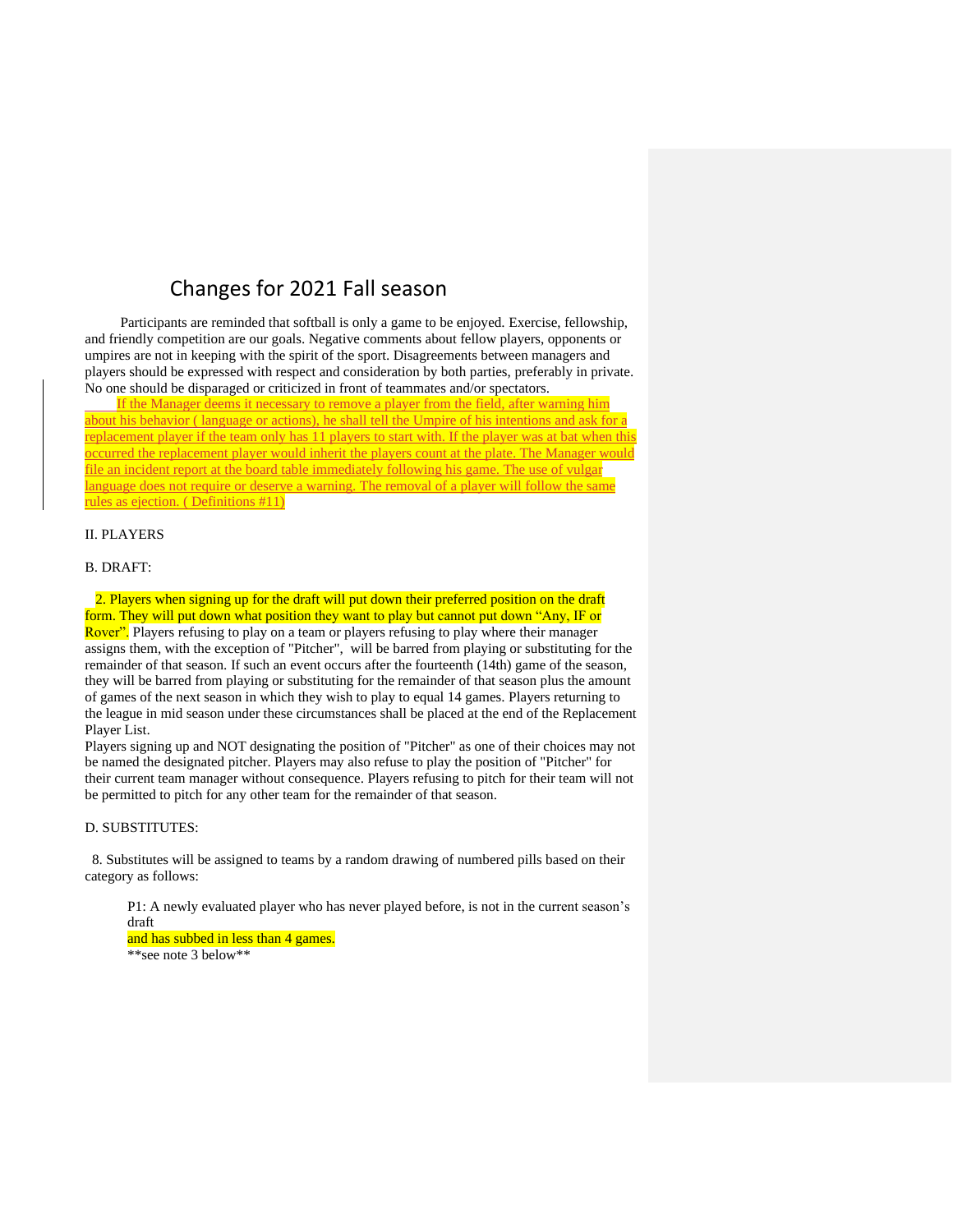P2: A player who is not assigned to a team. A player can only sign up as a P2 sub for 2 straight seasons. After the 2nd season, the player will be designated a P3 sub.

P3: A player who is assigned to a team and wishes to sub in a game his team is not involved in.

P4: A player who has already subbed that day.

Note 1: In the event a team is not scheduled to play or his game has been cancelled on any regular season game day (and does not have Announcing duty) roster payers on that team will be classified as P2's for subbing purposes.

Note 2: A player who indicated "Pitcher" as one of his two position choices on his application form and/or has been evaluated by one or more Board Members, may sign up to sub as "Pitcher

Only". If he is chosen to sub as a Pitcher, he MUST pitch the entire game unless he is removed due to an injury or ejection, or must leave due to an emergency. He CANNOT play any other position during that game.

Note 3: A P-1 sub after 4 games played will be reclassified as a P-2. Also, the sub will be rated on

his ability by the manager whose team he is playing for and the opposing manager as well. He will then either remain a "C" player or be moved up to a higher rating.

15. If there are not enough available substitutes (see paragraph 9. above), an announcement will be made over the PA soliciting additional substitutes to fill the same level of the injured or missing player. If a player of the same level is not found, the Board member will go up or down one level first then another level after that until the position is filled. (Ex. If a C player is needed then the board would go C first then B then A to get a sub. If an A player was needed it would be the opposite.)

These substitutes (roster player or injury sub) may play on any field. However, they will be removed and replaced by the Board Member In-Charge (or acting Board Member) when their scheduled game is to begin. The replacement is final and will take place when the substitute player is in the dugout. Managers must be aware of this stipulation prior to the substitute player being assigned their game. Managers MUST refrain from asking players to sign up to substitute for their team. If a manager is found recruiting players, he will be warned for the 1st offense, suspended for the 2<sup>nd</sup> offense from managing the remainder of that season and all of the next season (if he is appointed manager again). And if there is a  $3<sup>rd</sup>$  offense the manager shall be removed from managing in D-3.

An exception would be in the case of a shortage of needed substitute pitchers. Managers may approach Board certified pitchers of the same or lesser rating as the pitcher they are replacing to sign up as pitching substitutes only. (both roster pitchers and sub pitchers). If a manager has contacted all roster pitchers and sub pitchers and had no success recruiting a pitcher at the same rating, he must contact the Board member in charge of pitcher recruitment. The Board member will then allow him to go up one level in rating to secure a pitcher. This is done on a game by game basis. Recruited pitchers are exempt from the runner rule. If they normally get a runner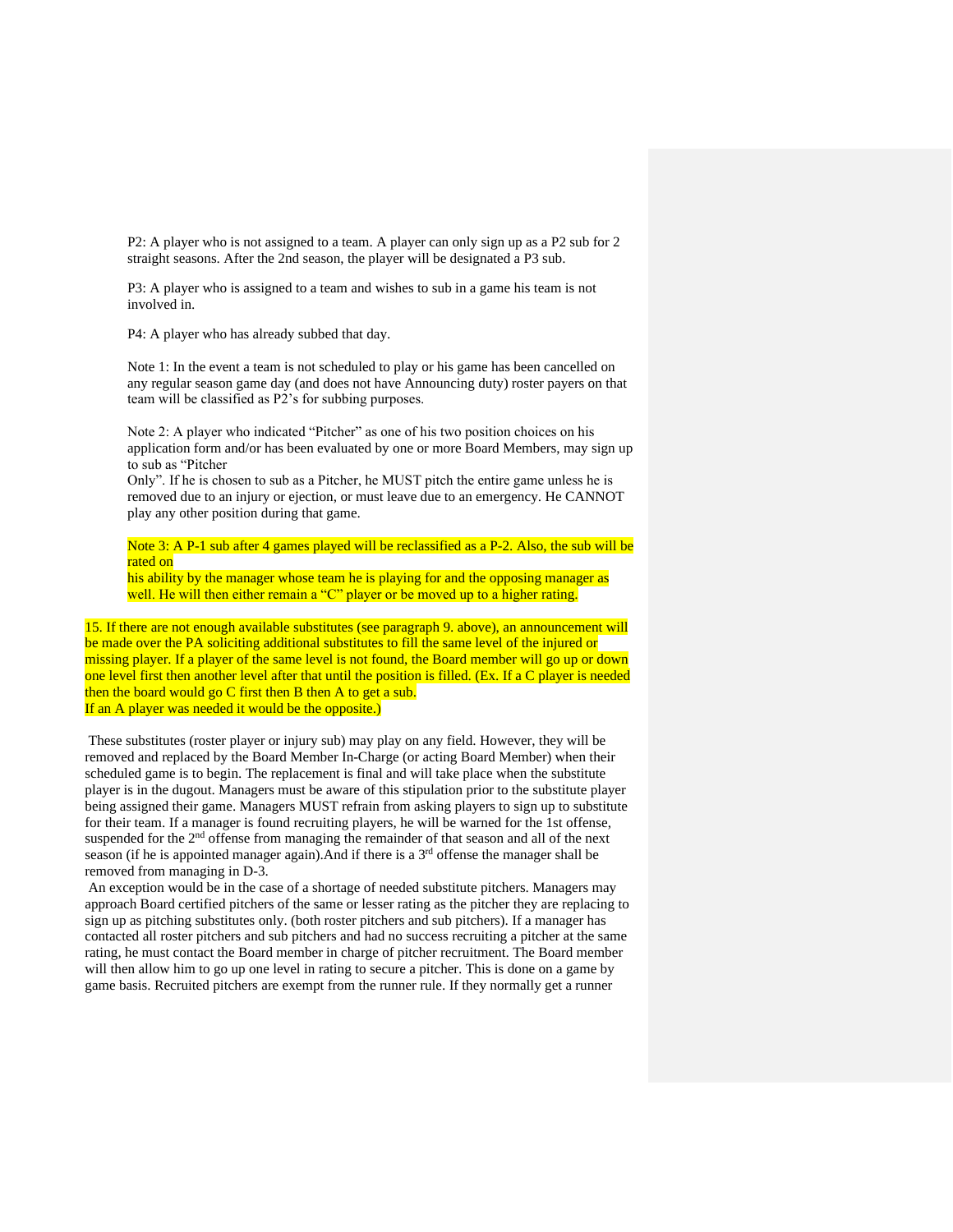they will be able to get one in the game they are subbing in. If the pitcher that has agreed to pitch for a team does not show up prior to the selection of subs (30 minutes before game time) he will be governed by Rule C; Lineups, paragraph #3.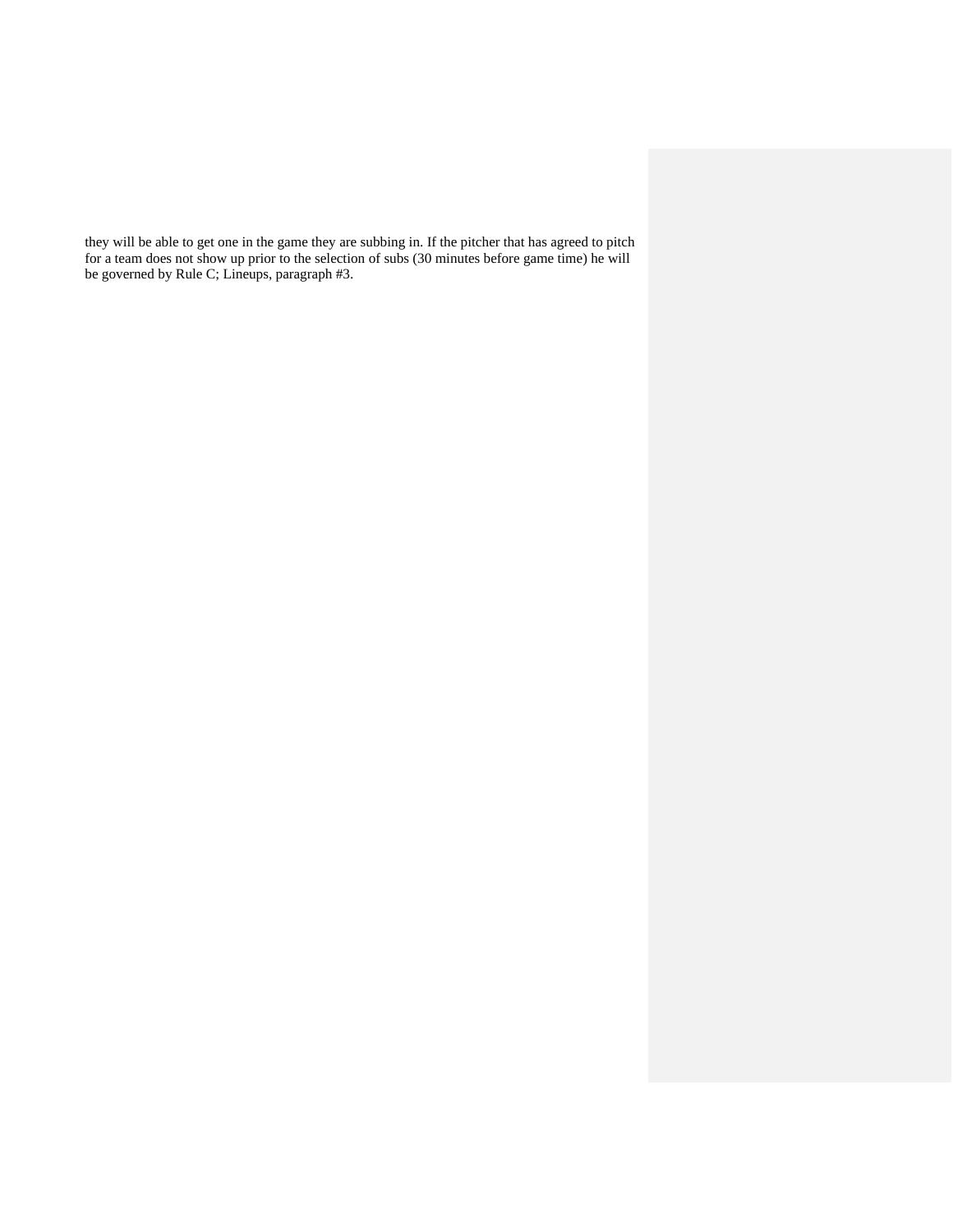## Changes for 2021 Summer season

#### II. PLAYERS

#### D. SUBSTITUTES:

15. If there are not enough available substitutes (see paragraph 9. above), an announcement will be made over the PA soliciting additional substitutes. These substitutes (roster player or injury sub) may play on any field. However, they will be removed and replaced by the Board Member In-Charge (or acting Board Member) when their scheduled game is to begin. The replacement is final and will take place when the substitute player is in the dugout. Managers must be aware of this stipulation prior to the substitute player being assigned their game. Managers MUST refrain from asking players to sign up to substitute for their team. If a manager is found recruiting players, he will be warned for the 1st offense, suspended for the 2nd offense from managing the remainder of that season and all of the next season (if he is appointed manager again).And if there is a  $3<sup>rd</sup>$  offense the manager shall be removed from managing in D-3. An exception would be in the case of a shortage of needed substitute pitchers. Managers may approach Board certified pitchers of the same or lesser rating as the pitcher they are replacing to sign up as pitching substitutes only. (both roster pitchers and sub pitchers). If a manager has contacted all roster pitchers and sub pitchers and had no success recruiting a pitcher at the same rating, he must contact the Board member in charge of pitcher recruitment. The Board member will then allow him to go up one level in rating to secure a pitcher. This is done on a game by game basis. Recruited pitchers are exempt from the runner rule. If they normally get a runner they will be able to get one in the game they are subbing in. If the pitcher that has agreed to pitch for a team does not show up prior to the selection of subs (30 minutes before game time) he will be governed by Rule C; Lineups, paragraph #3.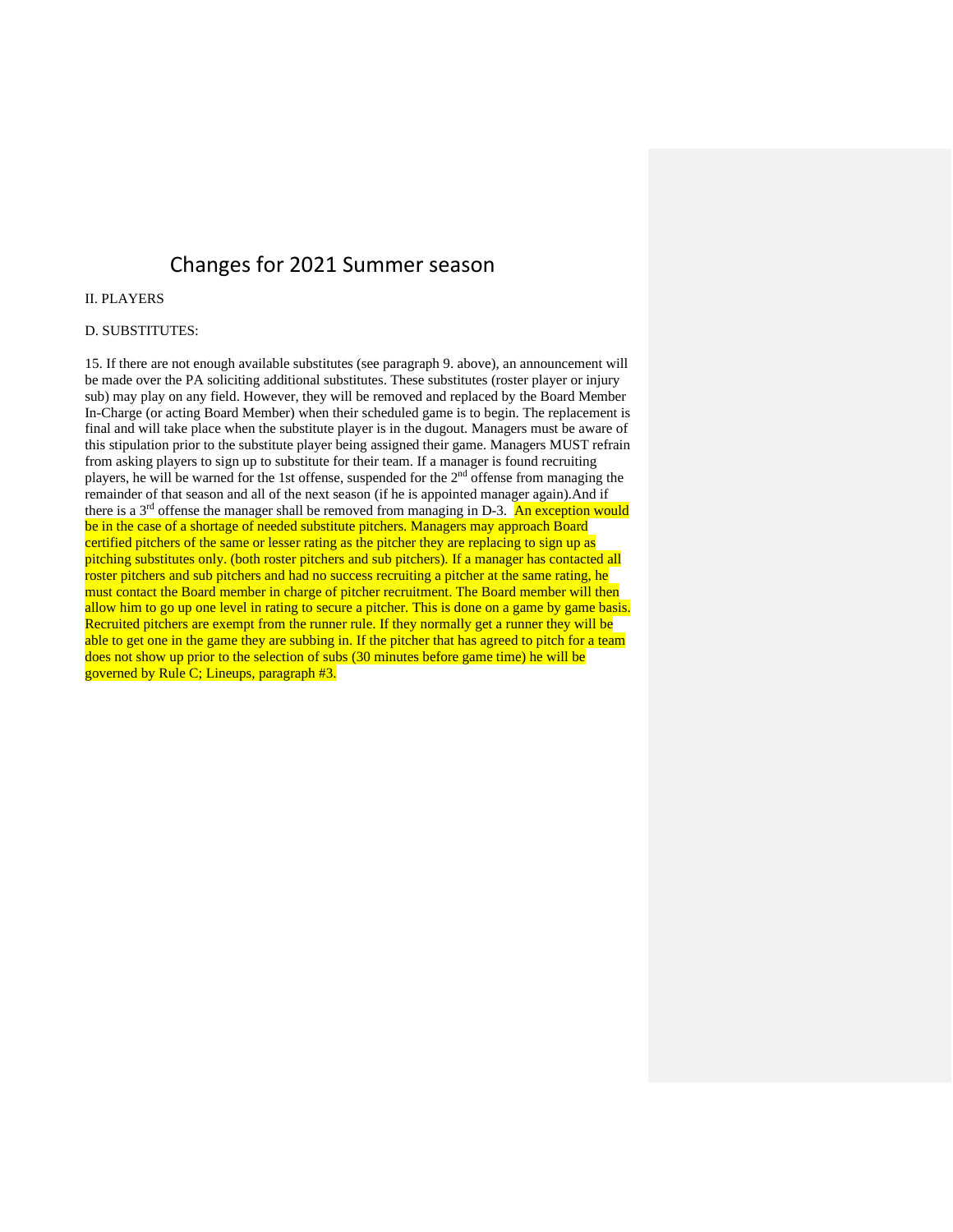### Changes for 2021 Winter season

#### II. PLAYERS

#### D. SUBSTITUTES:

9. *Board Duty members will verify the level of players missing from each team and the level and priority of each sub using lists provided by the Board. At least two players must be missing for a team to get a sub. The lowest level missing player is not replaced.*

|                    | A.B. Draw a pill for each team that needs subs. Sub assignment starts in the dugout of the team with          |  |  |
|--------------------|---------------------------------------------------------------------------------------------------------------|--|--|
| the lowest number. |                                                                                                               |  |  |
|                    | . Daniel a all fou could calculate and car there are accurated the countries of the following the standard of |  |  |

*Draw a pill for each sub player where there are more than one at the same level and priority. C.D. Allocate P1 subs to open C roster spots in the above dugout order according to the pill draw for P1 subs. If P1 players remain, then allocate them to open B and A roster spots until all open roster spots are filled or there are no remaining P1 subs. D.E. Allocate A subs in pill draw order to remaining open A roster spots in the above dugout order for* 

*P2, P3 and P4 subs in that order (A for A).*

*E.F.Allocate B subs to any remaining open A roster spots in the same order as 3 (B for A).*

*F.G. Allocate C subs to any remaining open A roster spots in the same order as 3 (C for A).*

*G.H. Allocate remaining B subs to remaining B roster spots in the same order as 3 (B for B). H.I.Allocate remaining subs to remaining B roster sports in the same order as 3 (A, C for B).*

*I.J. Allocate C subs to remaining open C roster spots in the same order as 3 (C for C).*

*J.K. Allocate remaining B subs to remaining open C roster spots in the same order as 3 (B for C) K.L.Allocate any remaining subs to any open roster spots in the same order as 3 (A for C).*

10. A player may only substitute once a day unless there are not enough substitutes to fill needs. A player who requires a courtesy runner is not eligible to be a substitute. Substitutes must bat after roster members of the team, in the order picked (Exception: A substitute Pitcher will bat before any other substitute players on that team). Players that have previously taken a runner but do not take a runner in their game are allowed to sub in a later game but cannot take a runner in that game.

15. If there are not enough available substitutes (see paragraph 9. above), an announcement will be made over the PA soliciting additional substitutes. These substitutes (roster player or injury sub) may play on any field. However, they will be removed and replaced by the Board Member In-Charge (or acting Board Member) when their scheduled game is to begin. The replacement is final and will take place when the substitute player is in the dugout. Managers must be aware of this stipulation prior to the substitute player being assigned their game. Managers MUST refrain from asking players to sign up to substitute for their team. If a manager is found recruiting players, he will be warned for the 1st offense, suspended for the  $2<sup>nd</sup>$  offense from managing the remainder of that season and all of the next season (if he is appointed manager again).And if there is a  $3<sup>rd</sup>$  offense the manager shall be removed from managing in D-3. An exception would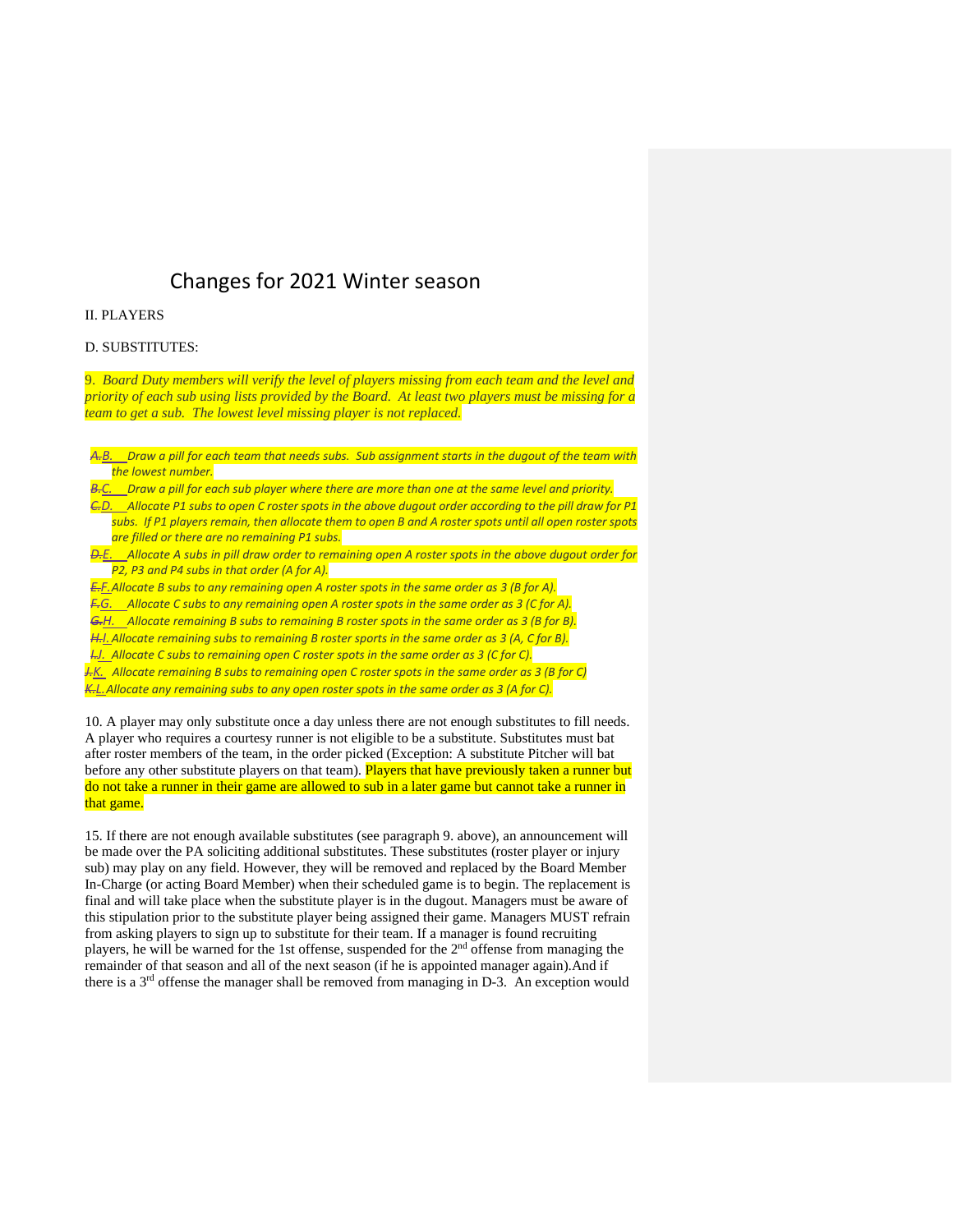be in the case of a shortage of needed substitute pitchers, Managers may approach Board certified pitchers of the same or lesser rating as the pitcher they are replacing, to sign up as pitching substitutes only. This is done on a game by game basis. Recruited pitchers are exempt from the runner rule. If they normally get a runner they will be able to get one in the game they are subbing in. If the pitcher that has agreed to pitch for a team does not show up prior to the selection of subs (30 minutes before game time) he will be governed by Rule C; Lineups, paragraph #3.

#### III GAME RULES

7. Runners shall be called out for contact with a defensive player if, in the umpire's judgment, the contact was deliberate or if the runner could have reasonably avoided contact and failed to do so. If a runner interferes with a defensive player making a subsequent play, the runner closest to home will be called out. If the umpire rules deliberate contact on the part of the defensive player, the runner shall be called safe**. Defenders no longer can block a base legally while waiting on a throw to arrive. Now, to avoid being called for obstruction for impeding a runner legally running the bases, a defender must have possession of the ball or be in the act of fielding a batted ball.**

8. Players are not permitted to over-run second and third base without being in jeopardy of being called out. A player may over-run first base unless the base runner attempts to advance to second base. A runner who overruns any base when returning to it is liable to be put out**. ( No tag of the runner is necessary. The runner is out if the fielder is in contact with the bag.)** A base runner may slide or dive when returning to any base.

11. Courtesy Runner Rule: Only players (not managers) can declare that they require a courtesy runner and they must do so prior to the start of the game. A player, designated as requiring a courtesy runner, has the following options EACH time at bat:

f) All players who do not require a courtesy runner MUST be designated as a courtesy runner by their team manager. Once a player has been used as a courtesy runner twice, they cannot be used again until all players, not requiring courtesy runners, have also run twice. A courtesy runner may only run once per inning. This is whether the courtesy runner is running for a player that requires a runner or if it is for a pitcher that wears equipment, more than a face mask, and there are two outs. ONCE and ONLY ONCE PER INNING.

If during the game a player decides he cannot be a courtesy runner he will be designated as requiring a runner for the remainder of that game. If this occurs in the 6th or subsequent innings, he MUST also receive a courtesy runner for the next entire game he plays in. After consulting with the scorekeepers, the player in the batting order prior to the runner getting a sub, not on base, will be the designated runner. If that runner needed a runner you would go to the next courtesy runner in front of him. This will not be a "Charged Time" to the courtesy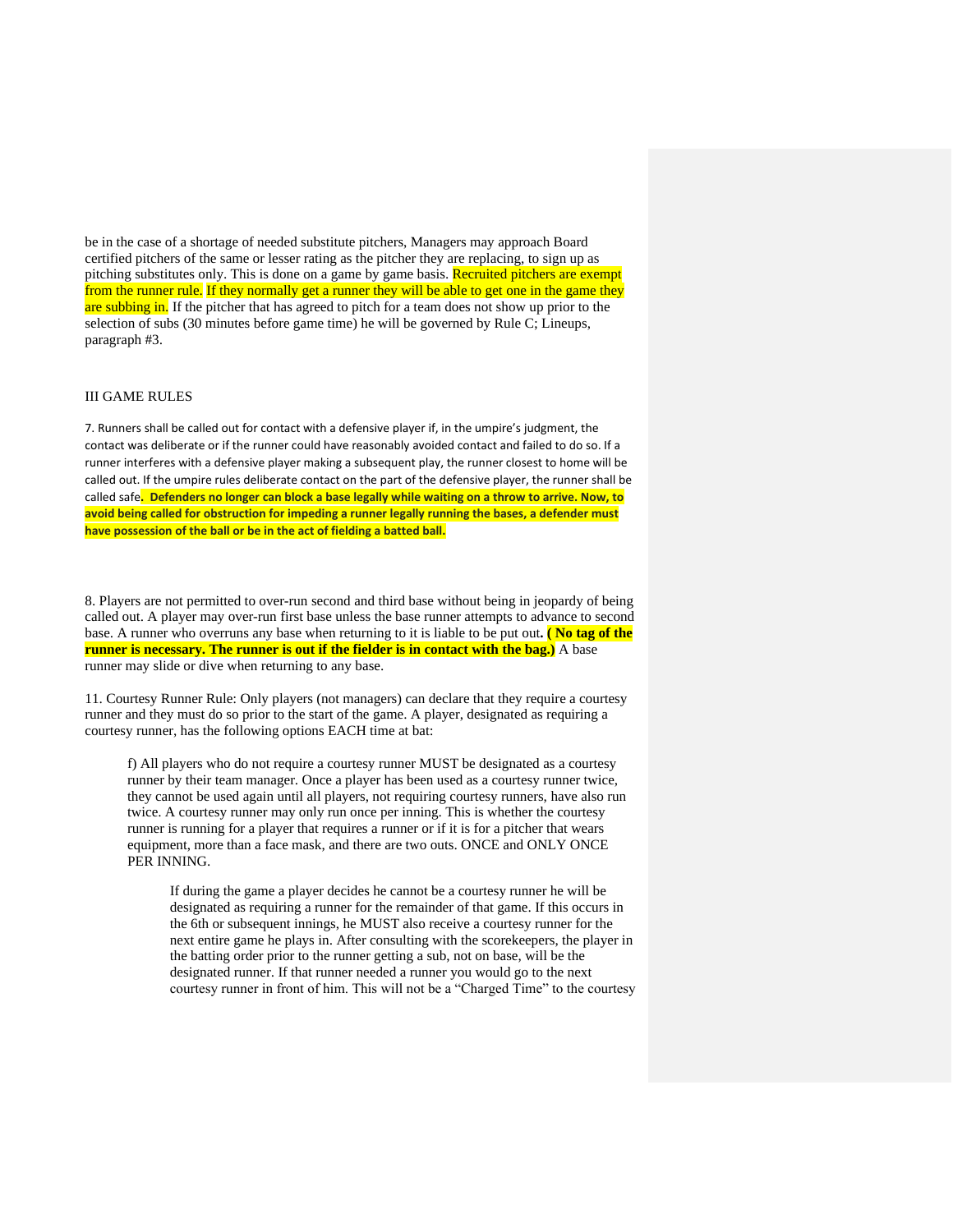runner but the courtesy runner cannot run more than once per inning. The wrong runner stepping on the base does not constitute an OUT. The inning in which the player that requires a runner comes to bat, dictates whether it was the 6th or later inning.

#### IV. DEFINITIONS:

3. INFIELD The infield is that portion of the field in fair territory that includes areas normally covered by infielders.

4. INFIELD FLY A fair fly ball (not including a line drive) that can be caught by any fielder with ordinary effort when first and second bases or first, second and third bases are occupied with less than two outs. Any fielder can catch an infield fly. NOTE: When it becomes apparent that a batted ball will be an infield fly, the umpire shall immediately declare, "infield fly - batter is out", to aid the runners. If the ball is near the foul lines, the umpire shall declare, "infield fly - if fair". The ball is live and runners may advance at the risk of the ball being caught, or re-touch and advance after a fielder touches the ball. If the hit ball becomes a foul ball, it is treated the same as any other foul ball. Failure of the umpire to call "infield fly," does not negate the infield fly. If the error is discovered prior to the next pitch, the infield fly rule may still be called.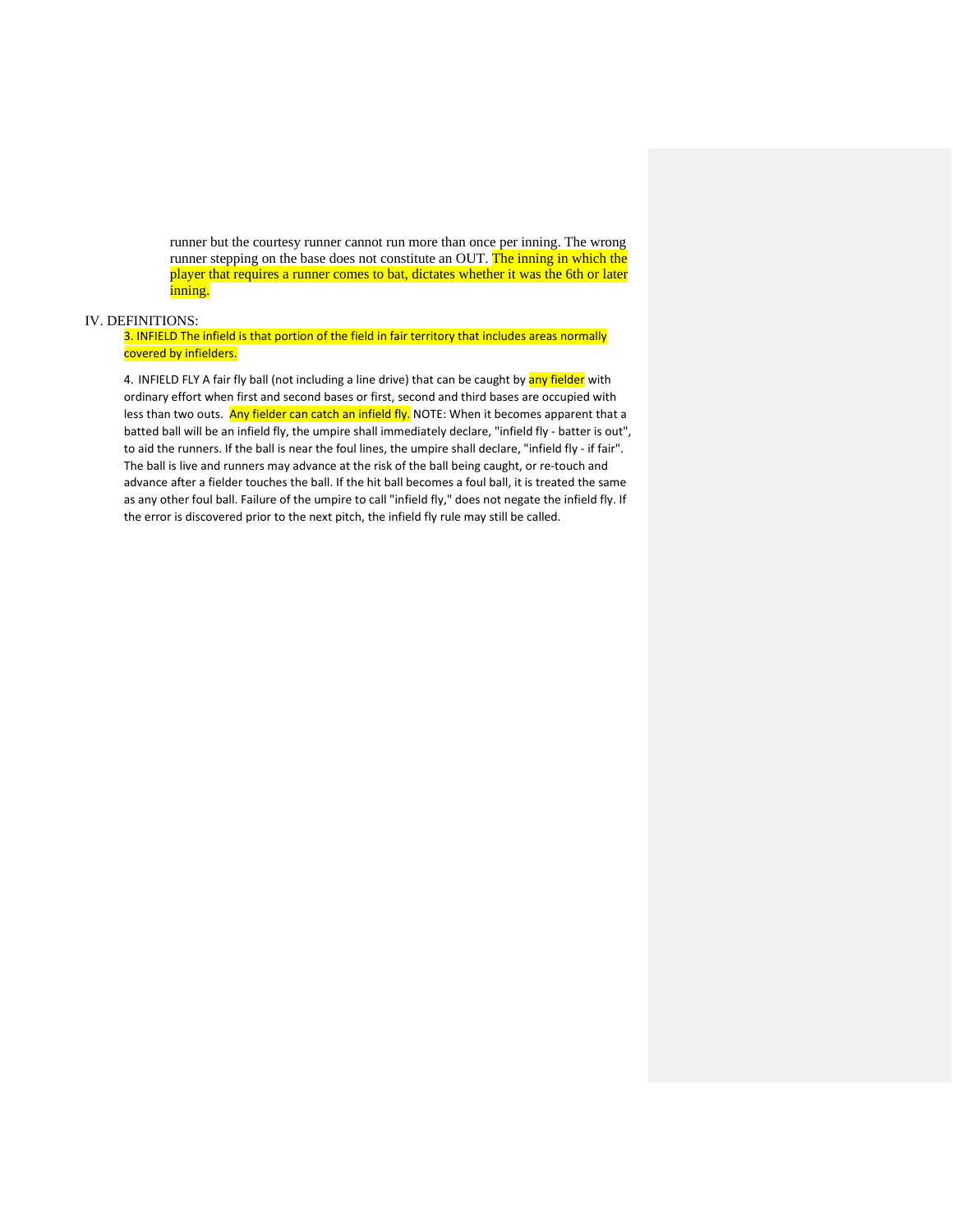## Changes for 2020 Fall season

#### II. PLAYERS

#### D. SUBSTITUTES:

9. The substitutes with the lowest numbered pill (by category) will be placed on the Visiting team until they have all the needed substitutes. The Home team, in the same game, will get the substitutes with the next lowest numbers until all substitutes needed have been satisfied. This process is for each category of substitutes. In case of more than one game, the same procedures will be conducted for each game based on those signed up to play and player category. (Pls will be assigned across the board until they are done, then the other subs (P2s and P3s) as needed to fill the vacancies left.)

#### E. REPLACEMENT PLAYERS:

4. When an A or B Pitcher is required by a Manager, an available Pitcher on the Replacement List (who selected Pitcher as their first or second choice on their application) will be placed on that team from the Replacement List in that skill category (A or B list) and in the order they reside on the list. If there are no Pitchers available in the skill category required, the Manager can go down "one level" to obtain a pitcher. **When an A or B Player is required by a Manager and no player is available in that skill category (A or B list), the Manager can go down "one level" to obtain a player.**

11. Courtesy Runner Rule: Only players (not managers) can declare that they require a courtesy runner and they must do so prior to the start of the game. A player, designated as requiring a courtesy runner, has the following options EACH time at bat:

(4) All players who do not require a courtesy runner MUST be designated as a courtesy runner by their team manager. Once a player has been used as a courtesy runner twice, they cannot be used again until all players, not requiring courtesy runners, have also run twice. A courtesy runner may only run once per inning. This is whether the courtesy runner is running for a player that requires a runner or if it is for a pitcher that wears equipment, more than a face mask, and there are two outs. ONCE and ONLY ONCE PER INNING.

If during the game a player decides he cannot be a courtesy runner he will be designated as requiring a runner for the remainder of that game. If this occurs in the 6th or subsequent innings, he MUST also receive a courtesy runner for the next entire game he plays in. After consulting with the scorekeepers, the player in the batting order prior to the runner getting a sub, not on base, will be the designated runner. If that runner needed a runner you would go to the next courtesy runner in front of him. This will not be a "Charged Time" to the courtesy runner. But, the courtesy runner cannot run more than once per inning. The wrong runner stepping on the base does not constitute an OUT.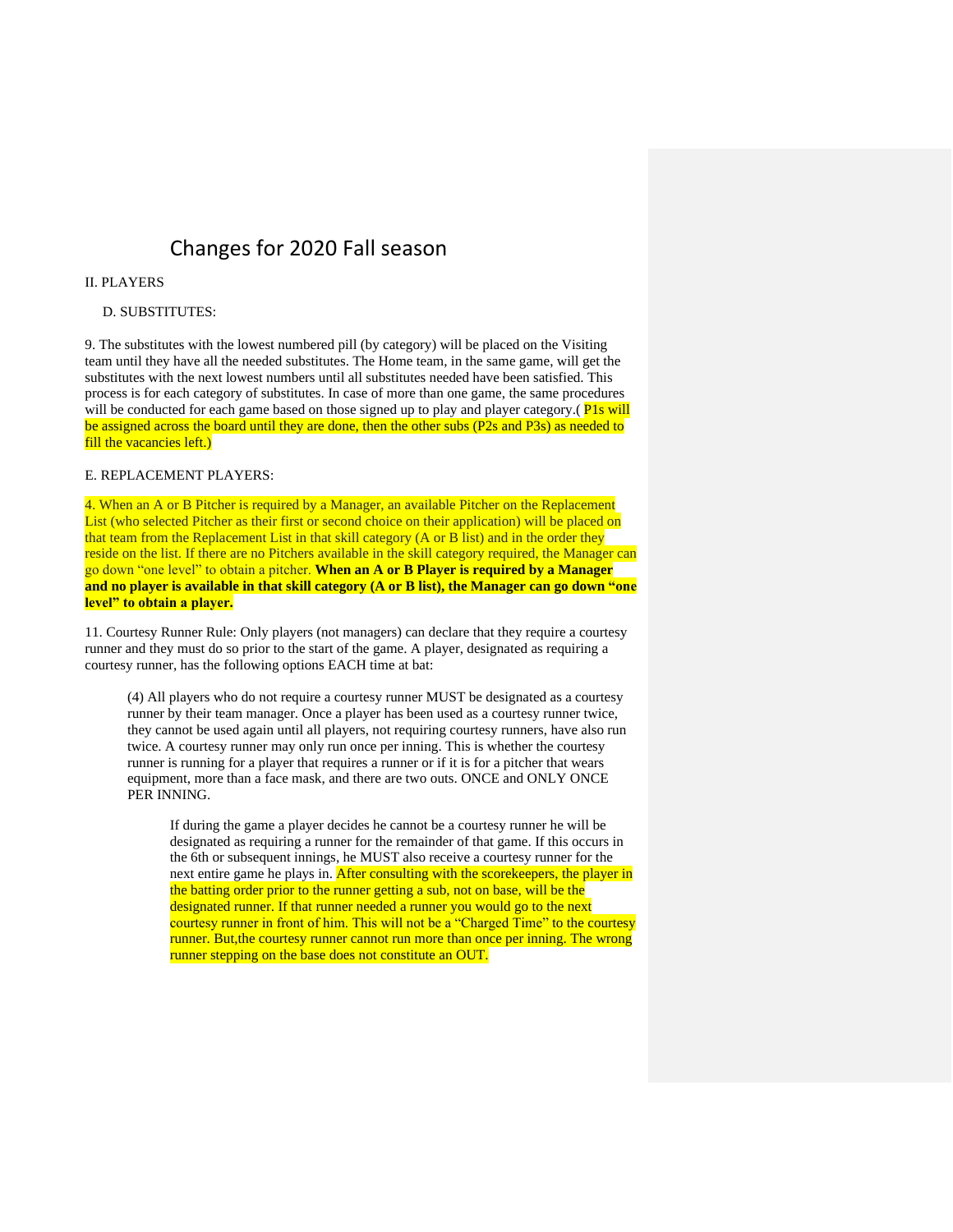### Changes for 2020 Summer season

#### II. PLAYERS

#### A. QUALIFICATIONS

5. To provide fairness in the division, for a team, and for players who wish to join a team, a roster player must agree to play at least four and one half innings (with the Home team ahead or five innings with the Visitor team ahead) in at least 70% of the regularly scheduled games in a given season. A player who does not play at least 70% of the regularly scheduled games in a given season will become ineligible, removed from a team's roster, and replaced by a player wishing to join a team. **When a player is placed on a team from the Replacement List, he will be governed by the 70% rule for the remainder of the games for that season. Ex. 10 games left, he could only miss 3 games, 4th game out.**

#### D. SUBSTITUTES:

7. Substitutes will be drawn 30 minutes prior to game time by the Board Member In-Charge (or other Board Member). Managers from all teams must be present at the designated area when substitutes are drawn for their game or for the opposing team requiring players. The Board Member In-Charge will then notify managers and scorekeepers of the substitute players. **Division 3 softball does not condone consumption by a player prior to the game that he will play in. This includes a game day sub or injury sub. Team managers have the right to refuse to accept an injury sub or game day sub if he has consumed alcohol prior to the game.**

E. REPLACEMENT PLAYERS:

5. When a Manager requires a C Player (Pitcher or non-Pitcher), ALL available C players on the Replacement List will be offered to the Manager. **The Manager will choose the C player that he wants**

**within 48 hours of receipt of the C player replacement list. If the Manager fails to make a selection within the allotted time period, he will be assigned the player who has been on the Replacement List the longest.**

 **Accordingly, the replacement player chosen or assigned to a team will have a time period of 2**

**play dates to join that team. If this doesn't occur, said player will be removed from the list. The Manager will then be given a choice of the remaining players and repeat the process again.**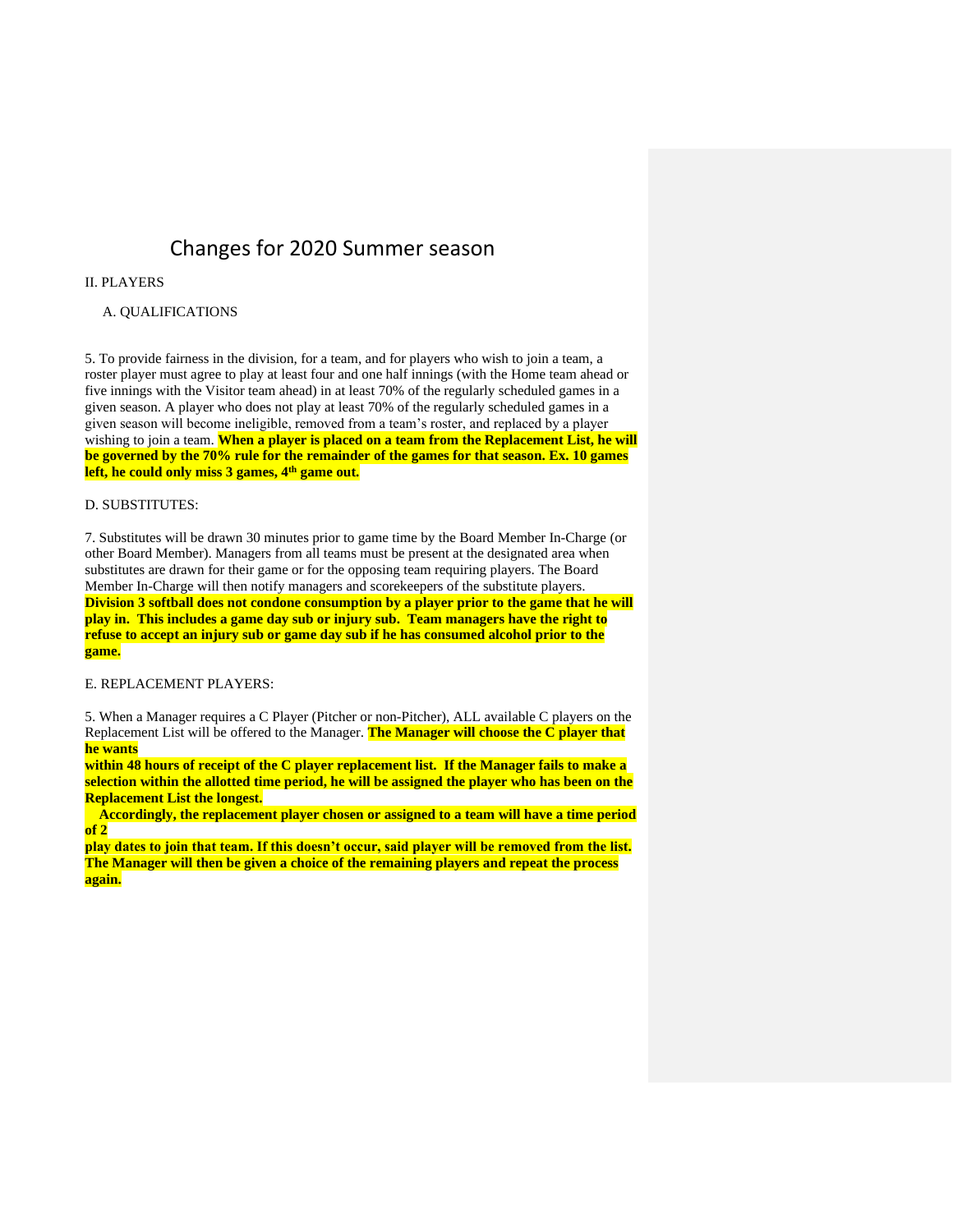#### III GAME RULES

8. Players are not permitted to over-run second and third base without being in jeopardy of being called out. A player may over-run first base unless the base runner attempts to advance to second base. A runner who overruns any base when returning to it is liable to be put out. **If a runner**, while trying to stay in contact with or "hold" a base, should pull his foot off the base, the defensive player is required to tag the runner as opposed to the runner being a force out because the defensive player still has his foot on the base. This is the only instance where a runner MUST BE TAGGED. This rule does not apply to a base runner making a turn or rounding a base. A base runner may slide or dive when returning to any base.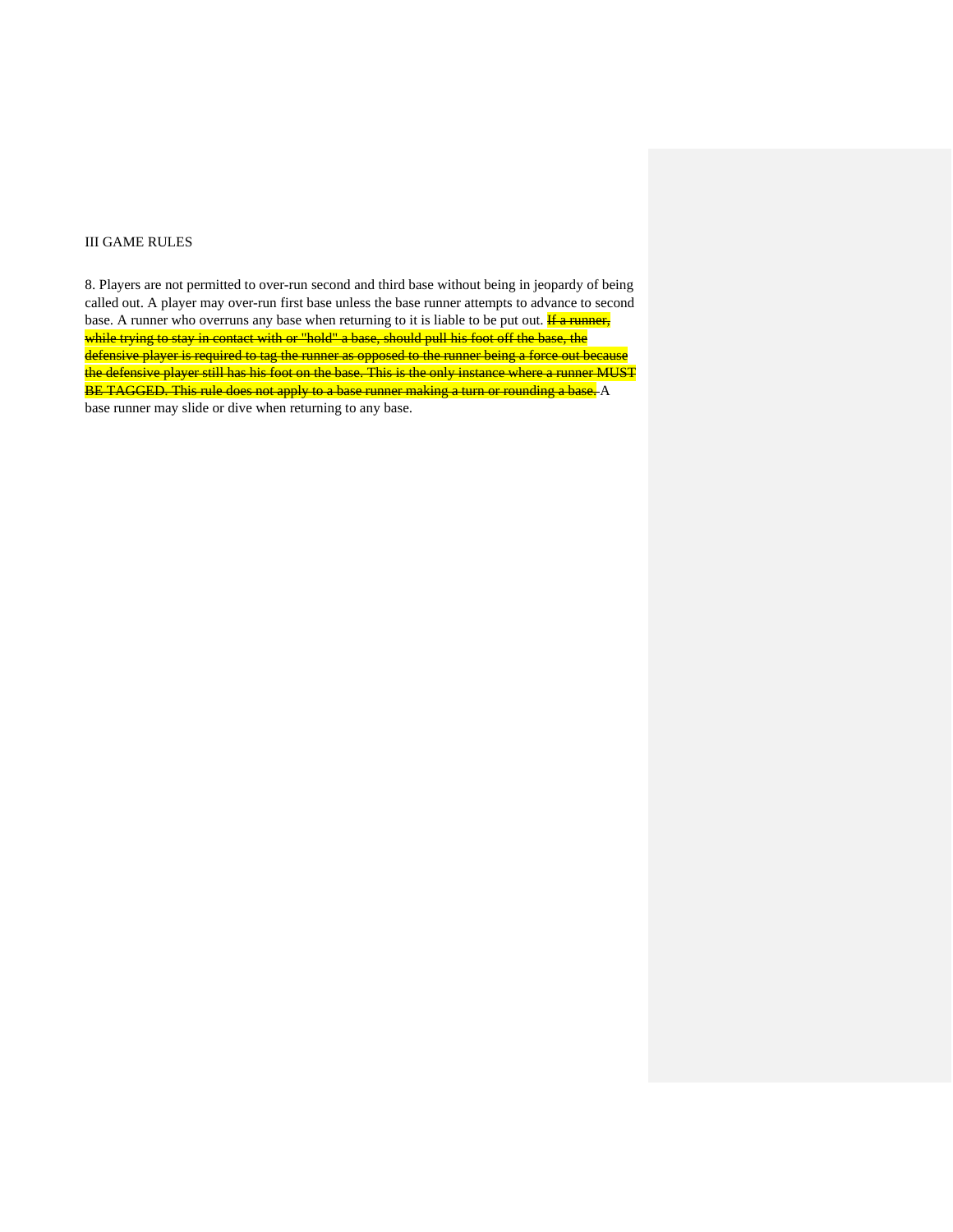### Changes for 2020 Winter season

#### I EQUIPMENT

Only the following are allowed: rubber spikes or sneakers; regulation-sized gloves; and bats that have been approved by Senior Softball-USA and do not exceed 1.21 BPF. Team shirts and hats that build team spirit, unity, and fun are encouraged. Any player may wear gloves, but only the catcher and the first baseman may use mitts. Pitchers are not allowed to wear gloves of ANY sort on their pitching hand. Players are permitted to wear any protective equipment they feel necessary. It is mandatory that Pitchers wear a NOCSAE-approved protective face mask while pitching and to wear the mask consistent with the manufacture's intended usage of their product. Pitchers may also use pitching screens, if available. It is not mandatory that both pitchers must use a screen if only one pitcher elects to do so. (also see "IV DEFINITIONS")

#### III GAME RULES

8. Players are not permitted to over-run second and third base without being in jeopardy of being called out. A player may over-run first base unless the base runner attempts to advance to second base. A runner who overruns any base when returning to it is liable to be put out**.** If a runner, while trying to stay in contact with or "hold" a base, should pull his foot off the base, the defensive player is required to tag the runner as opposed to the runner being a force out because the defensive player still has his foot on the base. This is the only instance where a runner MUST BE TAGGED. This rule does not apply to a base runner making a turn or rounding a base. A base runner may slide or dive when returning to any base.

11. Courtesy Runner Rule: Only players (not managers) can declare that they require a courtesy runner and they must do so prior to the start of the game. A player, designated as requiring a courtesy runner, has the following options EACH time at bat:

a) A player may stop at first, and after the umpire declares the play dead, the player MUST get a runner before the first pitch is thrown to the next batter. If a player does not get a runner before the following batter completes his turn at bat and the opposing team manager alerts the umpires of this infraction, the runner is to be declared out and all runners and batters are to be returned to their status before the infraction was discovered. Completing a turn at bat is to be interpreted as before the 2nd batter following the player who needs a runner receives the first pitch.

Example: A player needing a runner gets a hit with a player already on first base creating a first and third situation. The player fails to get a runner. The following batter hits a triple, two runs score. Before the next batter receives the first pitch the opposing manager alerts the umpires of the infraction. The player who failed to get a runner is declared out, all runners are returned to the bases they occupied and the hitter who followed the player needing a runner must bat again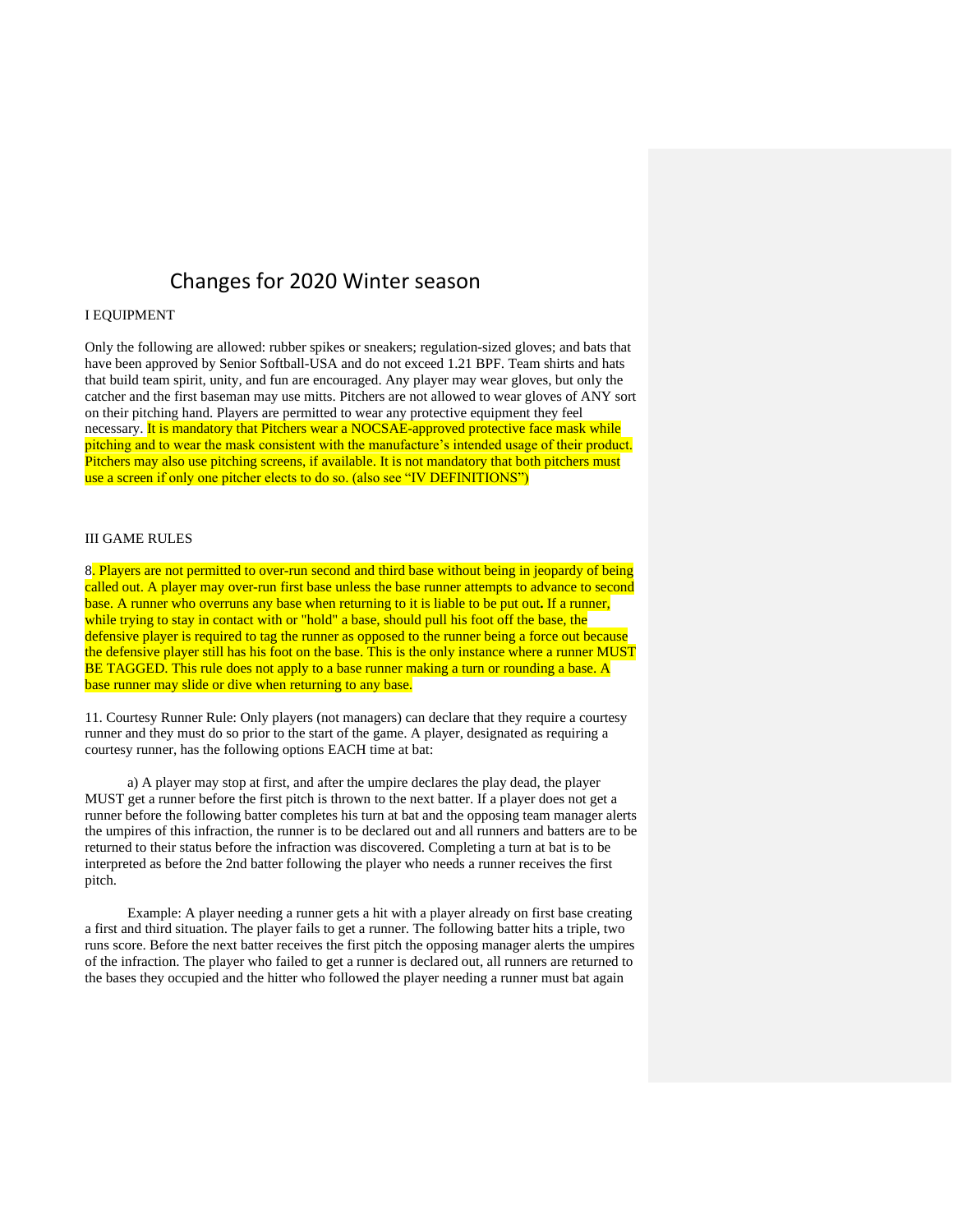with the same ball/strike count prior to getting the hit. If the player who needed a runner is the third out the inning ends and the following batter is first up in the next inning with a 0-0 count.

c) If a player reaches a base beyond first and then feels he cannot continue, he will be allowed to get a runner with the following conditions:

(1) The newly injured player MUST leave the game at that point and if his team then has less than 11 players the team will get an injury sub who would then be the runner.

(2) If the team has 12 players, the newly injured player MUST leave the game and gets a runner from the team roster in accordance with our current rules.

b) A player may advance to any base beyond first base, however once the play has been ruled dead, the player MUST remain on the base he has occupied and may NOT get a runner.

A player who declares he needs a runner before the game is now governed by all the same rules as a player who does not require a runner. Example: the player will NOT be declared automatically out by making a turn toward second base. He is treated as a regular runner and if he makes a turn, he is in jeopardy of being thrown out as is the case with every runner. He cannot declare he will take a runner until the umpire rules the play dead. While the ball is live, he may choose to advance at his own risk as any other runner would.